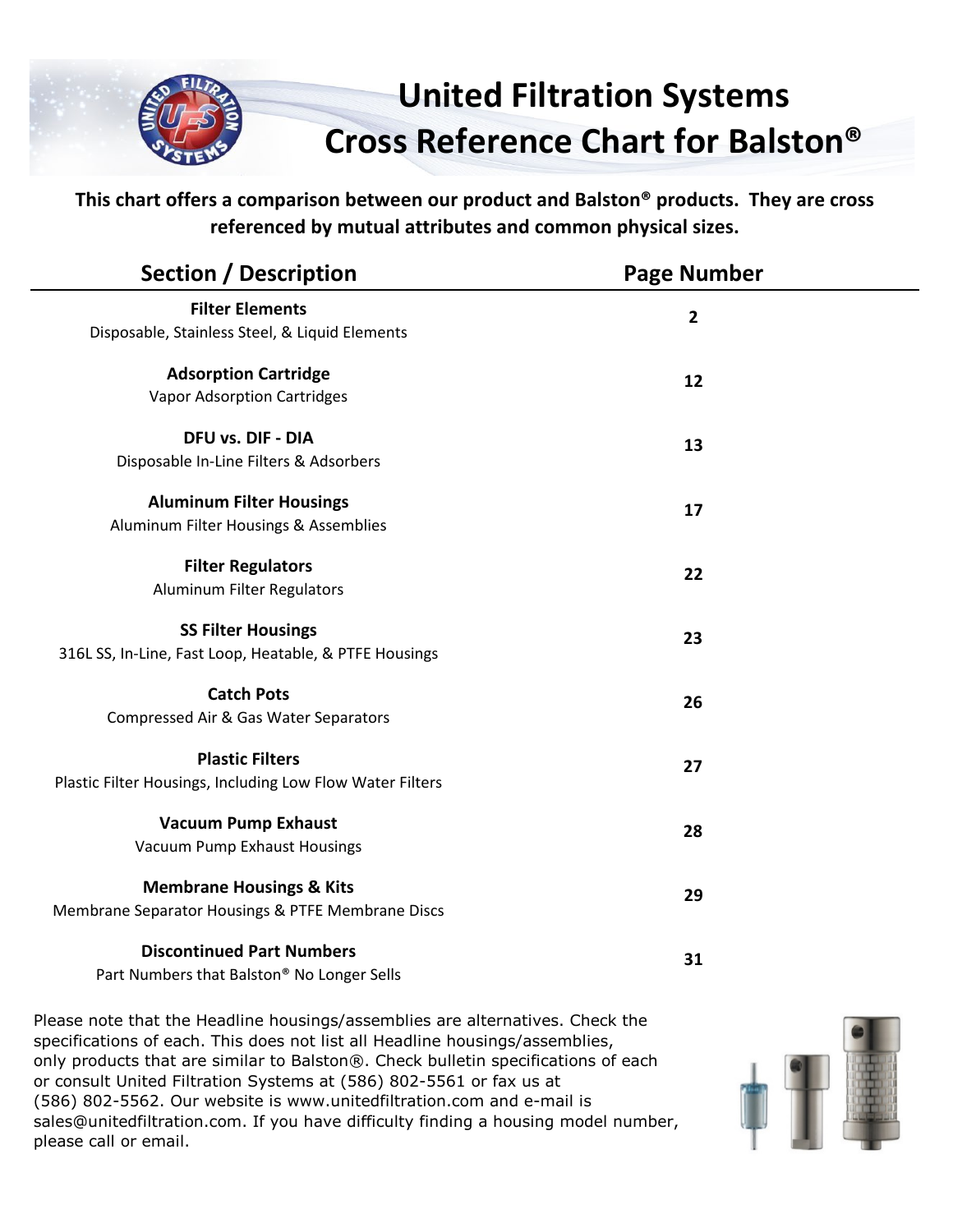# **Filter Elements**

**Balston® and UFS/Headline part numbers are 100% compatible and interchangeable.**

## **Disposable Filter Elements**

| <b>Balston<sup>®</sup> Part Number</b>  | <b>UFS/Headline Part Number</b>            |
|-----------------------------------------|--------------------------------------------|
| (Element Size: 0.50" x 1.00")           | (Element Size 0.50" x 1.00")               |
|                                         |                                            |
| N/A                                     | 12-25-80C (75% @ .01 micron)               |
| 050-03-DX                               | 12-25-70C (95% @ .01 micron)               |
| 050-03-CX                               | 12-25-60C (99.5% @ .01 micron)             |
| 050-03-BX                               | 12-25-50C (99.99% $@.01$ micron)           |
| 050-03-DXE                              | 12-25-70CE (95% @ .01 micron)              |
| 050-03-CXE                              | 12-25-60CE (99.5% @ .01 micron)            |
| 050-03-BXE                              | 12-25-50CE (99.99% @ .01 micron)           |
| N/A                                     | <b>12-25-80K</b> (75% $\omega$ .01 micron) |
| 050-03-DQ                               | <b>12-25-70K</b> (95% $\omega$ .01 micron) |
| 050-03-CQ                               | 12-25-60K (99.5% @ .01 micron)             |
| 050-03-BQ                               | 12-25-50K (99.99% @ .01 micron)            |
| 050-03-AQ                               | 12-25-40K (99.9999% $@.01$ micron)         |
| 050-03-AAQ                              | 12-25-30K (99.99998% @ .01 micron)         |
| N/A                                     | 12-25-80S (75% @ .01 micron)               |
| 050-03-DH                               | 12-25-70S (95% @ .01 micron)               |
| 050-03-CH                               | 12-25-60S (99.5% @ .01 micron)             |
| 050-03-BH                               | 12-25-50S (99.99% @ .01 micron)            |
| 050-03-AH                               | 12-25-40S (99.9999% @ .01 micron)          |
| 050-03-AAH                              | 12-25-30S (99.99998% @ .01 micron)         |
| 050-03-B                                | 12-25-50K (99.99% $@.01$ micron)           |
| 050-03-A                                | 12-25-40K (99.9999% $@.01$ micron)         |
| 050-03-AA                               | 12-25-30K (99.99998% @ .01 micron)         |
| 050-03-371H                             | 12-25-50CS (99.99% @ .01 micron)           |
| 050-03-SA                               | 12-25-40L (99.9999% @ .01 micron)          |
|                                         |                                            |
|                                         |                                            |
|                                         |                                            |
| <b>Balston</b> <sup>®</sup> Part Number | UFS/Headline Part Number                   |
| (Element Size: 0.50" x 1.25")           | (Element Size 0.50" x 1.25")               |
|                                         |                                            |
| N/A                                     | 12-32-80C (75% @ .01 micron)               |
| 050-05-DX                               | 12-32-70C (95% @ .01 micron)               |
| 050-05-CX                               | 12-32-60C (99.5% @ .01 micron)             |
| 050-05-BX                               | 12-32-50C (99.99% @ .01 micron)            |
| 050-05-DXE                              | 12-32-70CE (95% @ .01 micron)              |
| 050-05-CXE                              | 12-32-60CE (99.5% @ .01 micron)            |
| 050-05-BXE                              | 12-32-50CE (99.99% @ .01 micron)           |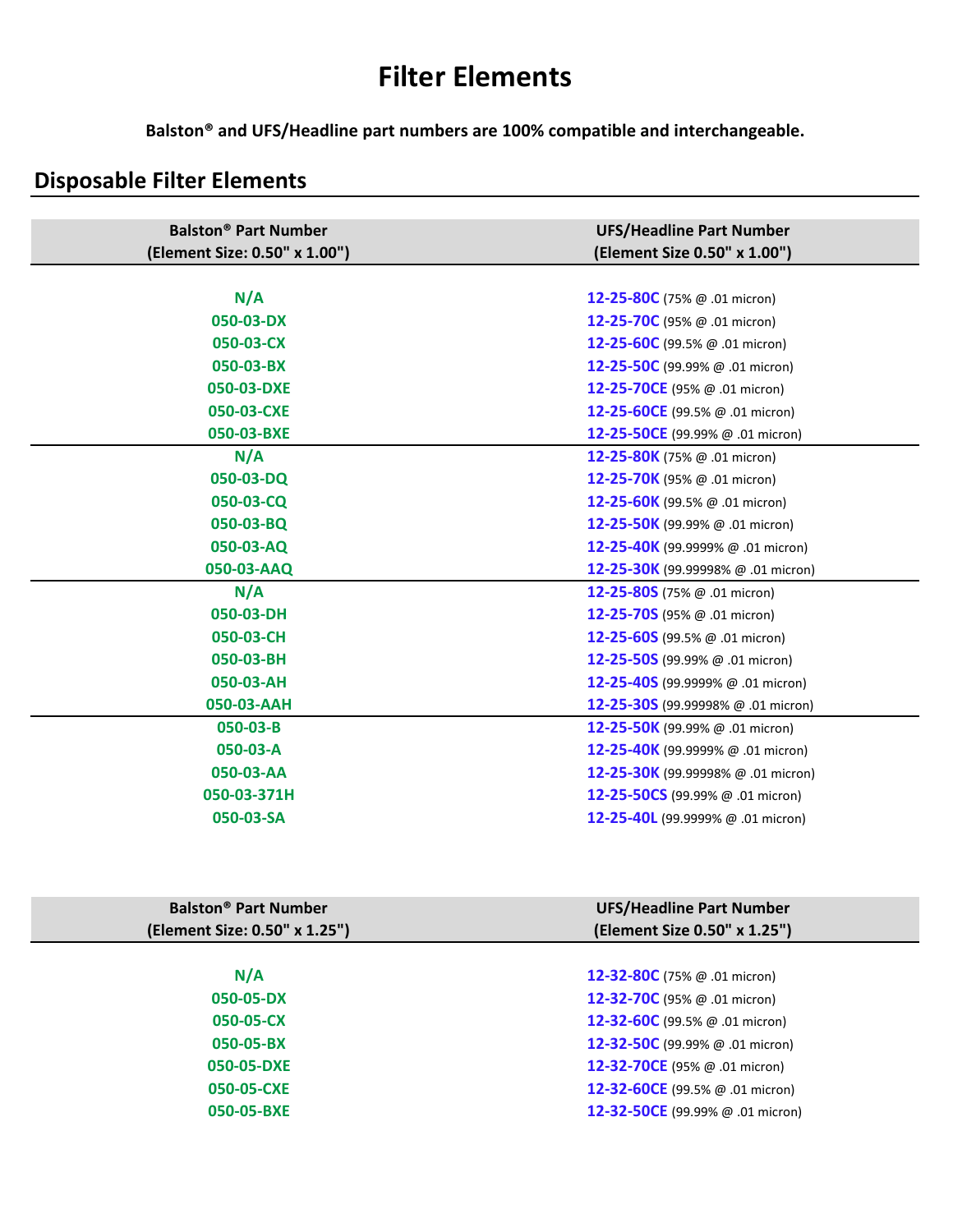| <b>Balston<sup>®</sup> Part Number</b> | <b>UFS/Headline Part Number</b>          |
|----------------------------------------|------------------------------------------|
| (Element Size: 0.50" x 1.25")          | (Element Size 0.50" x 1.25")             |
|                                        |                                          |
| N/A                                    | 12-32-80K (75% @ .01 micron)             |
| 050-05-DQ                              | 12-32-70K (95% @ .01 micron)             |
| 050-05-CQ                              | 12-32-60K (99.5% @ .01 micron)           |
| 050-05-BQ                              | 12-32-50K (99.99% @ .01 micron)          |
| 050-05-AQ                              | 12-32-40K (99.9999% @ .01 micron)        |
| 050-05-AAQ                             | 12-32-30K (99.99998% @ .01 micron)       |
| N/A                                    | 12-32-80S (75% @ .01 micron)             |
| 050-05-DH                              | 12-32-70S (95% @ .01 micron)             |
| 050-05-CH                              | 12-32-60S (99.5% @ .01 micron)           |
| 050-05-BH                              | <b>12-32-50S</b> (99.99% $@.01$ micron)  |
| 050-05-AH                              | 12-32-40S (99.9999% @ .01 micron)        |
| 050-05-AAH                             | 12-32-30S (99.99998% @ .01 micron)       |
| 050-05-B                               | 12-32-50K (99.99% @ .01 micron)          |
| 050-05-A                               | 12-32-40K (99.9999% @ .01 micron)        |
| 050-05-AA                              | 12-32-30K (99.99998% @ .01 micron)       |
| 050-05-371H                            | <b>12-32-50CS</b> (99.99% $@.01$ micron) |
| 050-05-SA                              | 12-32-40L (99.9999% @ .01 micron)        |
| 050-05-CS                              | 12-32-60RPT (99.5% @ .01 micron)         |
|                                        |                                          |

| <b>Balston<sup>®</sup> Part Number</b> | <b>UFS/Headline Part Number</b>               |
|----------------------------------------|-----------------------------------------------|
| (Element Size: 0.50" x 2.25")          | (Element Size 0.50" x 2.25")                  |
|                                        |                                               |
| N/A                                    | 12-57-80C (75% $\omega$ .01 micron)           |
| 050-11-DX                              | 12-57-70C (95% @ .01 micron)                  |
| 050-11-CX                              | 12-57-60C (99.5% $@.01$ micron)               |
| 050-11-BX                              | 12-57-50C (99.99% $\omega$ .01 micron)        |
| 050-11-DXE                             | 12-57-70CE (95% @ .01 micron)                 |
| 050-11-CXE                             | 12-57-60CE (99.5% @ .01 micron)               |
| 050-11-BXE                             | 12-57-50CE (99.99% @ .01 micron)              |
| N/A                                    | 12-57-80K (75% @ .01 micron)                  |
| 050-11-DQ                              | 12-57-70K (95% @ .01 micron)                  |
| 050-11-CQ                              | 12-57-60K (99.5% @ .01 micron)                |
| 050-11-BQ                              | 12-57-50K (99.99% @ .01 micron)               |
| 050-11-AQ                              | 12-57-40K (99.9999% @ .01 micron)             |
| 050-11-AAQ                             | 12-57-30K (99.99998% @ .01 micron)            |
| N/A                                    | 12-57-80S (75% $@.01$ micron)                 |
| 050-11-DH                              | 12-57-70S (95% @ .01 micron)                  |
| 050-11-CH                              | 12-57-60S (99.5% @ .01 micron)                |
| 050-11-BH                              | <b>12-57-50S</b> (99.99% $\omega$ .01 micron) |
| 050-11-AH                              | 12-57-40S (99.9999% @ .01 micron)             |
| 050-11-AAH                             | 12-57-30S (99.99998% @ .01 micron)            |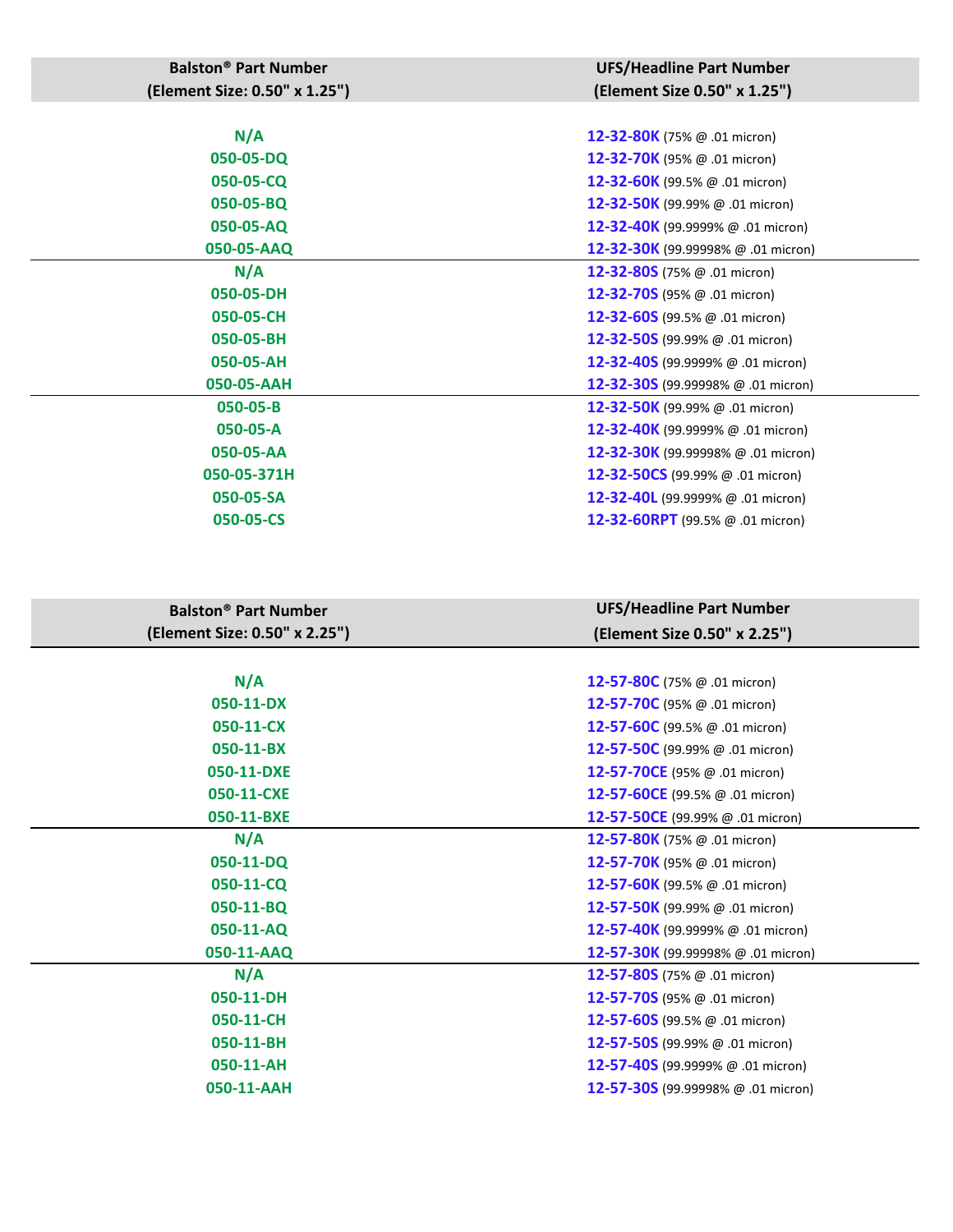| <b>UFS/Headline Part Number</b><br>(Element Size 0.50" x 2.25") |
|-----------------------------------------------------------------|
| <b>12-57-50K</b> (99.99% $\omega$ .01 micron)                   |
| 12-57-40K (99.9999% @ .01 micron)                               |
| 12-57-30K (99.99998% @ .01 micron)                              |
| 12-57-50CS (99.99% @ .01 micron)                                |
| 12-57-40L (99.9999% @ .01 micron)                               |
| 12-57-60RPT (99.5% $@.01$ micron)                               |
|                                                                 |

| <b>Balston<sup>®</sup> Part Number</b> | <b>UFS/Headline Part Number</b>               |
|----------------------------------------|-----------------------------------------------|
| (Element Size: 1.00" x2.00")           | (Element Size 1.00" x2.00")                   |
|                                        |                                               |
| N/A                                    | <b>25-51-80C</b> (75% $@.01$ micron)          |
| 100-09-DX                              | <b>25-51-70C</b> (95% $@.01$ micron)          |
| 100-09-CX                              | <b>25-51-60C</b> (99.5% $@.01$ micron)        |
| 100-09-BX                              | <b>25-51-50C</b> (99.99% $@.01$ micron)       |
| 100-09-DXE                             | 25-51-70CE (95% @ .01 micron)                 |
| 100-09-CXE                             | 25-51-60CE (99.5% @ .01 micron)               |
| 100-09-BXE                             | 25-51-50CE (99.99% @ .01 micron)              |
| N/A                                    | <b>25-51-80K</b> (75% $\omega$ .01 micron)    |
| 100-09-DQ                              | 25-51-70K (95% @ .01 micron)                  |
| $100 - 09 - CQ$                        | <b>25-51-60K</b> (99.5% $\omega$ .01 micron)  |
| 100-09-BQ                              | <b>25-51-50K</b> (99.99% $@.01$ micron)       |
| 100-09-AQ                              | <b>25-51-40K</b> (99.9999% $@.01$ micron)     |
| 100-09-AAQ                             | <b>25-51-30K</b> (99.99998% $@.01$ micron)    |
| N/A                                    | <b>25-51-80S</b> (75% $@.01$ micron)          |
| 100-09-DH                              | 25-51-70S (95% @ .01 micron)                  |
| 100-09-CH                              | 25-51-60S (99.5% @ .01 micron)                |
| 100-09-BH                              | 25-51-50S (99.99% @ .01 micron)               |
| 100-09-AH                              | 25-51-40S (99.9999% @ .01 micron)             |
| 100-09-AAH                             | 25-51-30S (99.99998% @ .01 micron)            |
| 100-09-B                               | <b>25-51-50K</b> (99.99% $\omega$ .01 micron) |
| $100 - 09 - A$                         | 25-51-40K (99.9999% @ .01 micron)             |
| 100-09-AA                              | <b>25-51-30K</b> (99.99998% $@.01$ micron)    |
| 100-09-371H                            | 25-51-50CS (99.99% @ .01 micron)              |
| 100-09-SA                              | <b>25-51-40L</b> (99.9999% $@.01$ micron)     |
| 100-09-CS                              | 25-51-60RPT (99.5% @ .01 micron)              |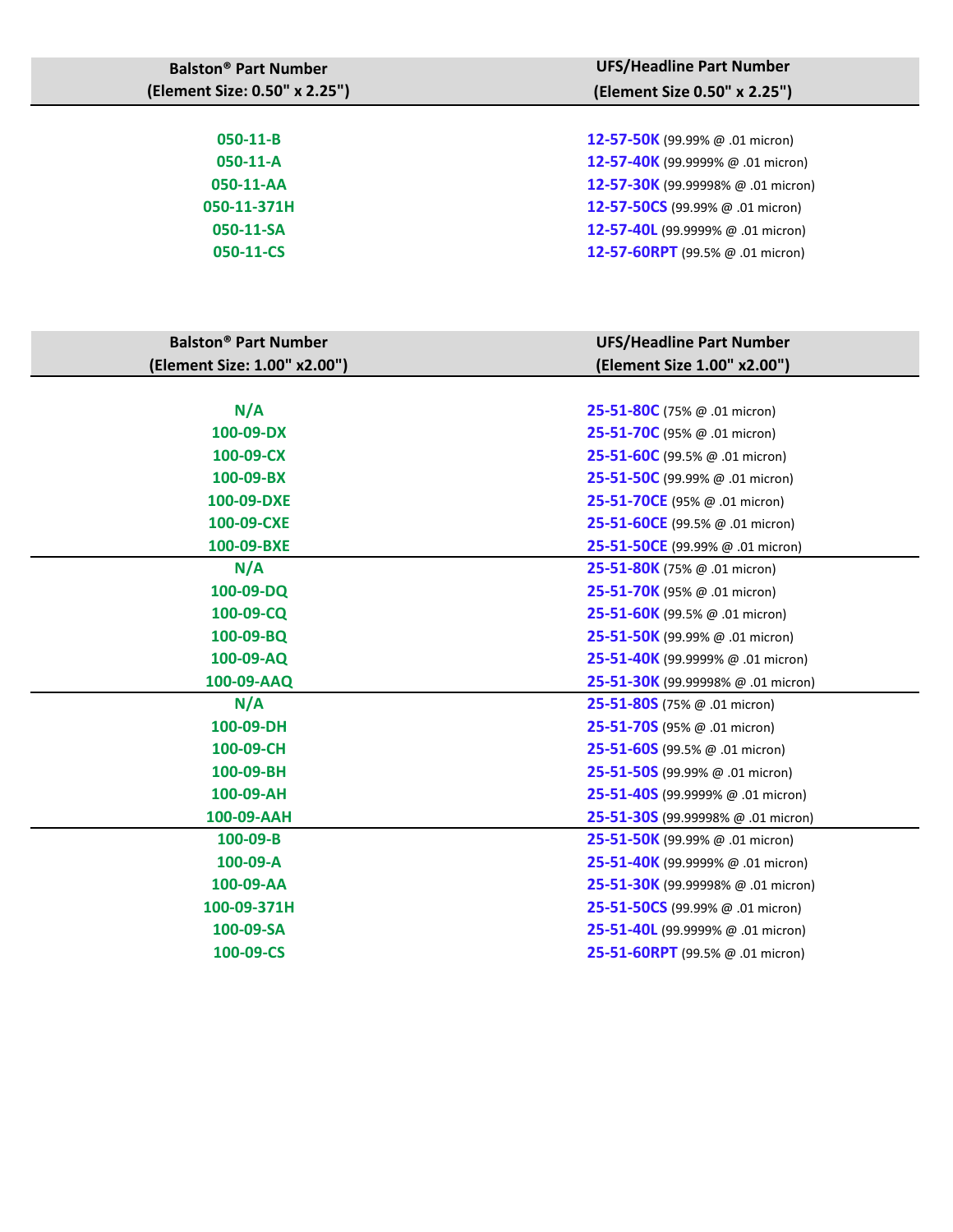| <b>Balston<sup>®</sup> Part Number</b> | <b>UFS/Headline Part Number</b>                 |
|----------------------------------------|-------------------------------------------------|
| (Element Size: 1.00" x 2.50")          | (Element Size 1.00" x 2.50")                    |
|                                        |                                                 |
| N/A                                    | 25-64-80C (75% @ .01 micron)                    |
| 100-12-DX                              | 25-64-70C (95% @ .01 micron)                    |
| 100-12-CX                              | 25-64-60C (99.5% @ .01 micron)                  |
| 100-12-BX                              | 25-64-50C (99.99% @ .01 micron)                 |
| 100-12-DXE                             | 25-64-70CE (95% @ .01 micron)                   |
| 100-12-CXE                             | 25-64-60CE (99.5% @ .01 micron)                 |
| 100-12-BXE                             | 25-64-50CE (99.99% @ .01 micron)                |
| N/A                                    | <b>25-64-80K</b> (75% $\omega$ .01 micron)      |
| 100-12-DQ                              | 25-64-70K (95% @ .01 micron)                    |
| 100-12-CQ                              | 25-64-60K (99.5% @ .01 micron)                  |
| 100-12-BQ                              | 25-64-50K (99.99% @ .01 micron)                 |
| 100-12-AQ                              | <b>25-64-40K</b> (99.9999% $@.01$ micron)       |
| 100-12-AAQ                             | 25-64-30K (99.99998% @ .01 micron)              |
| N/A                                    | 25-64-80S (75% @ .01 micron)                    |
| 100-12-DH                              | 25-64-70S (95% @ .01 micron)                    |
| 100-12-CH                              | 25-64-60S (99.5% @ .01 micron)                  |
| 100-12-BH                              | <b>25-64-50S</b> (99.99% $\omega$ .01 micron)   |
| 100-12-AH                              | 25-64-40S (99.9999% @ .01 micron)               |
| 100-12-AAH                             | 25-64-30S (99.99998% @ .01 micron)              |
| $100-12 - B$                           | <b>25-64-50K</b> (99.99% $\omega$ .01 micron)   |
| $100-12-A$                             | <b>25-64-40K</b> (99.9999% $\omega$ .01 micron) |
| 100-12-AA                              | <b>25-64-30K</b> (99.99998% $@.01$ micron)      |
| 100-12-371H                            | 25-64-50CS (99.99% @ .01 micron)                |
| 100-12-DH21                            | <b>25-64-70S21-R</b> (95% $@.01$ micron)        |
| 100-12-SA                              | 25-64-40L (99.9999% @ .01 micron)               |
| 100-12-404                             | <b>25-64-60W</b> (99.5% $\omega$ .01 micron)    |
| 100-12-CS                              | <b>25-64-60RPT</b> (99.5% $@.01$ micron)        |
|                                        |                                                 |

| <b>Balston<sup>®</sup> Part Number</b> | <b>UFS/Headline Part Number</b>               |
|----------------------------------------|-----------------------------------------------|
| (Element Size: 1.00" x 5.00")          | (Element Size 1.00" x 5.00")                  |
|                                        |                                               |
| N/A                                    | <b>25-127-80C</b> (75% $@.01$ micron)         |
| 100-18-DX                              | <b>25-127-70C</b> (95% $@.01$ micron)         |
| 100-18-CX                              | 25-127-60C (99.5% @ .01 micron)               |
| 100-18-BX                              | 25-127-50C (99.99% @ .01 micron)              |
| 100-18-DXE                             | <b>25-127-70CE</b> (95% $\omega$ .01 micron)  |
| 100-18-CXE                             | 25-127-60CE (99.5% @ .01 micron)              |
| 100-18-BXE                             | <b>25-127-50CE</b> (99.99% $@.01$ micron)     |
| N/A                                    | 25-127-80K (75% @ .01 micron)                 |
| $100-18-DQ$                            | 25-127-70K (95% @ .01 micron)                 |
| $100 - 18 - CQ$                        | <b>25-127-60K</b> (99.5% $\omega$ .01 micron) |
| 100-18-BQ                              | 25-127-50K (99.99% @ .01 micron)              |
| 100-18-AQ                              | 25-127-40K (99.9999% @ .01 micron)            |
| 100-18-AAQ                             | 25-127-30K (99.99998% @ .01 micron)           |
|                                        |                                               |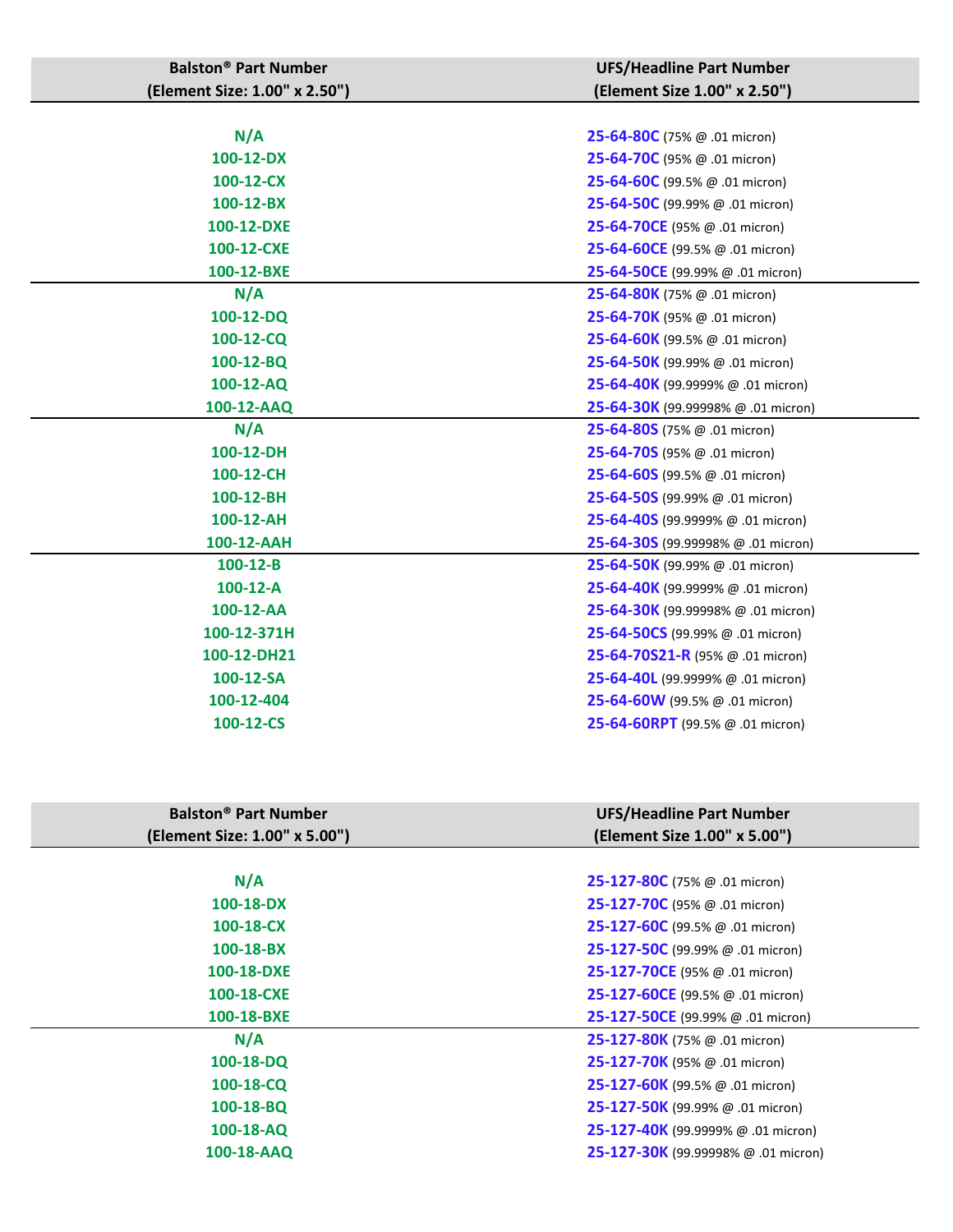| <b>Balston<sup>®</sup> Part Number</b> | <b>UFS/Headline Part Number</b>                   |
|----------------------------------------|---------------------------------------------------|
| (Element Size: 1.00" x 5.00")          | (Element Size 1.00" x 5.00")                      |
|                                        |                                                   |
| N/A                                    | <b>25-127-80S</b> (75% $@.01$ micron)             |
| 100-18-DH                              | 25-127-70S (95% @ .01 micron)                     |
| 100-18-CH                              | <b>25-127-60S</b> (99.5% $\omega$ .01 micron)     |
| 100-18-BH                              | <b>25-127-50S</b> (99.99% $@.01$ micron)          |
| 100-18-AH                              | <b>25-127-40S</b> (99.9999% $@.01$ micron)        |
| 100-18-AAH                             | 25-127-30S (99.99998% @ .01 micron)               |
| 100-18-B                               | <b>25-127-50K</b> (99.99% $@.01$ micron)          |
| $100-18-A$                             | 25-127-40K (99.9999% @ .01 micron)                |
| 100-18-AA                              | 25-127-30K (99.99998% @ .01 micron)               |
| 100-18-371H                            | 25-127-50CS (99.99% @ .01 micron)                 |
| 100-18-SA                              | 25-127-40L (99.9999% @ .01 micron)                |
| 100-18-CS                              | 25-127-60RPT (99.5% @ .01 micron)                 |
|                                        |                                                   |
|                                        |                                                   |
| <b>Balston<sup>®</sup> Part Number</b> | <b>UFS/Headline Part Number</b>                   |
| (Element Size: 1.00" x 7.00")          | (Element Size 1.00" x 7.00")                      |
|                                        |                                                   |
| N/A                                    | 25-178-80C (75% @ .01 micron)                     |
| 100-25-DX                              | <b>25-178-70C</b> (95% $@.01$ micron)             |
| 100-25-CX                              | 25-178-60C (99.5% @ .01 micron)                   |
| 100-25-BX                              | 25-178-50C (99.99% @ .01 micron)                  |
| 100-25-DXE                             | 25-178-70CE (95% @ .01 micron)                    |
| 100-25-CXE                             | 25-178-60CE (99.5% @ .01 micron)                  |
| 100-25-BXE                             | 25-178-50CE (99.99% @ .01 micron)                 |
| N/A                                    | 25-178-80K (75% @ .01 micron)                     |
| 100-25-DQ                              | 25-178-70K (95% @ .01 micron)                     |
| 100-25-CQ                              | 25-178-60K (99.5% @ .01 micron)                   |
| 100-25-BQ                              | 25-178-50K (99.99% @ .01 micron)                  |
| 100-25-AQ                              | 25-178-40K (99.9999% @ .01 micron)                |
| 100-25-AAQ                             | 25-178-30K (99.99998% @ .01 micron)               |
| N/A                                    | 25-178-80S (75% @ .01 micron)                     |
| 100-25-DH                              | <b>25-178-70S</b> (95% $@.01$ micron)             |
| 100-25-CH                              | 25-178-60S (99.5% @ .01 micron)                   |
| 100-25-BH                              | 25-178-50S (99.99% @ .01 micron)                  |
| 100-25-AH                              | <b>25-178-40S</b> (99.9999% $@.01$ micron)        |
| 100-25-AAH                             | 25-178-30S (99.99998% @ .01 micron)               |
| $100 - 25 - B$                         | <b>25-178-50K</b> (99.99% $@.01$ micron)          |
| $100 - 25 - A$                         | 25-178-40K (99.9999% @ .01 micron)                |
| 100-25-AA                              | <b>25-178-30K</b> (99.99998% $\omega$ .01 micron) |
| 100-25-371H                            | 25-178-50CS (99.99% @ .01 micron)                 |
| 100-25-DH21                            | 25-178-70S21-R (95% $@.01$ micron)                |
| 100-25-SA                              | <b>25-178-40L</b> (99.9999% $@.01$ micron)        |
| 100-25-CS                              | 25-178-60RPT (99.5% @ .01 micron)                 |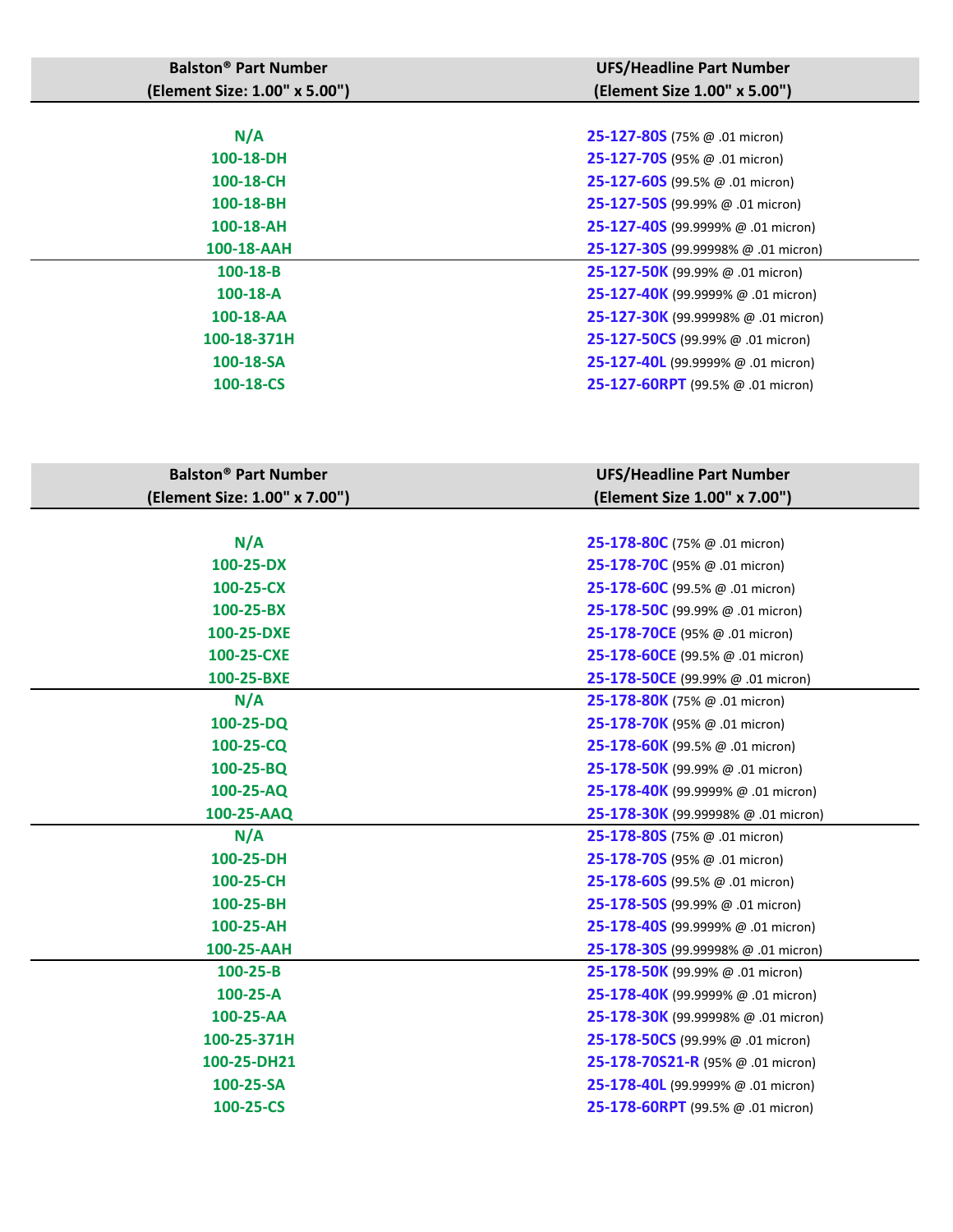| <b>Balston<sup>®</sup> Part Number</b> | <b>UFS/Headline Part Number</b>               |
|----------------------------------------|-----------------------------------------------|
| (Element Size: 1.50" x 6.00")          | (Element Size 1.50" x 6.00")                  |
|                                        |                                               |
| N/A                                    | 38-152-80C-DOE (75% @ .01 micron)             |
| 150-19-DX                              | 38-152-70C-DOE (95% @ .01 micron)             |
| 150-19-CX                              | 38-152-60C-DOE (99.5% @ .01 micron)           |
| 150-19-BX                              | 38-152-50C-DOE (99.99% @ .01 micron)          |
| 150-19-DXE                             | 38-152-70CE-DOE (95% @ .01 micron)            |
| 150-19-CXE                             | 38-152-60CE-DOE (99.5% @ .01 micron)          |
| 150-19-BXE                             | 38-152-50CE-DOE (99.99% @ .01 micron)         |
| N/A                                    | <b>38-152-80K</b> (75% $\omega$ .01 micron)   |
| 150-19-DQ                              | 38-152-70K (95% @ .01 micron)                 |
| 150-19-CQ                              | <b>38-152-60K</b> (99.5% $\omega$ .01 micron) |
| 150-19-BQ                              | 38-152-50K (99.99% @ .01 micron)              |
| 150-19-AQ                              | 38-152-40K (99.9999% @ .01 micron)            |
| 150-19-AAQ                             | 38-152-30K (99.99998% @ .01 micron)           |
| N/A                                    | 38-152-80S (75% @ .01 micron)                 |
| 150-19-DH                              | 38-152-70S (95% @ .01 micron)                 |
| 150-19-CH                              | 38-152-60S (99.5% @ .01 micron)               |
| 150-19-BH                              | 38-152-50S (99.99% @ .01 micron)              |
| 150-19-AH                              | 38-152-40S (99.9999% @ .01 micron)            |
| 150-19-AAH                             | 38-152-30S (99.99998% @ .01 micron)           |
| 150-19-B                               | 38-152-50K (99.99% @ .01 micron)              |
| 150-19-A                               | 38-152-40K (99.9999% @ .01 micron)            |
| 150-19-AA                              | 38-152-30K (99.99998% @ .01 micron)           |
| 150-19-371H                            | 38-152-50CS-DOE (99.99% @ .01 micron)         |
| 150-19-SA                              | 38-152-40L (99.9999% @ .01 micron)            |

| <b>Balston<sup>®</sup> Part Number</b> | <b>UFS/Headline Part Number</b>       |
|----------------------------------------|---------------------------------------|
| (Element Size: 2.00" x 3.50")          | (Element Size 2.00" x 3.50")          |
|                                        |                                       |
| N/A                                    | 51-89-80C (75% $@.01$ micron)         |
| 200-16-DX                              | 51-89-70C (95% @ .01 micron)          |
| 200-16-CX                              | 51-89-60C (99.5% $\omega$ .01 micron) |
| 200-16-BX                              | 51-89-50C (99.99% $@.01$ micron)      |
| 200-16-DXE                             | 51-89-70CE (95% @ .01 micron)         |
| 200-16-CXE                             | 51-89-60CE (99.5% @ .01 micron)       |
| 200-16-BXE                             | 51-89-50CE (99.99% @ .01 micron)      |
| N/A                                    | 51-89-80K (75% @ .01 micron)          |
| $200 - 16 - DQ$                        | 51-89-70K (95% $\omega$ .01 micron)   |
| 200-16-CQ                              | 51-89-60K (99.5% @ .01 micron)        |
| 200-16-BQ                              | 51-89-50K (99.99% @ .01 micron)       |
| 200-16-AQ                              | 51-89-40K (99.9999% @ .01 micron)     |
| 200-16-AAQ                             | 51-89-30K (99.99998% @ .01 micron)    |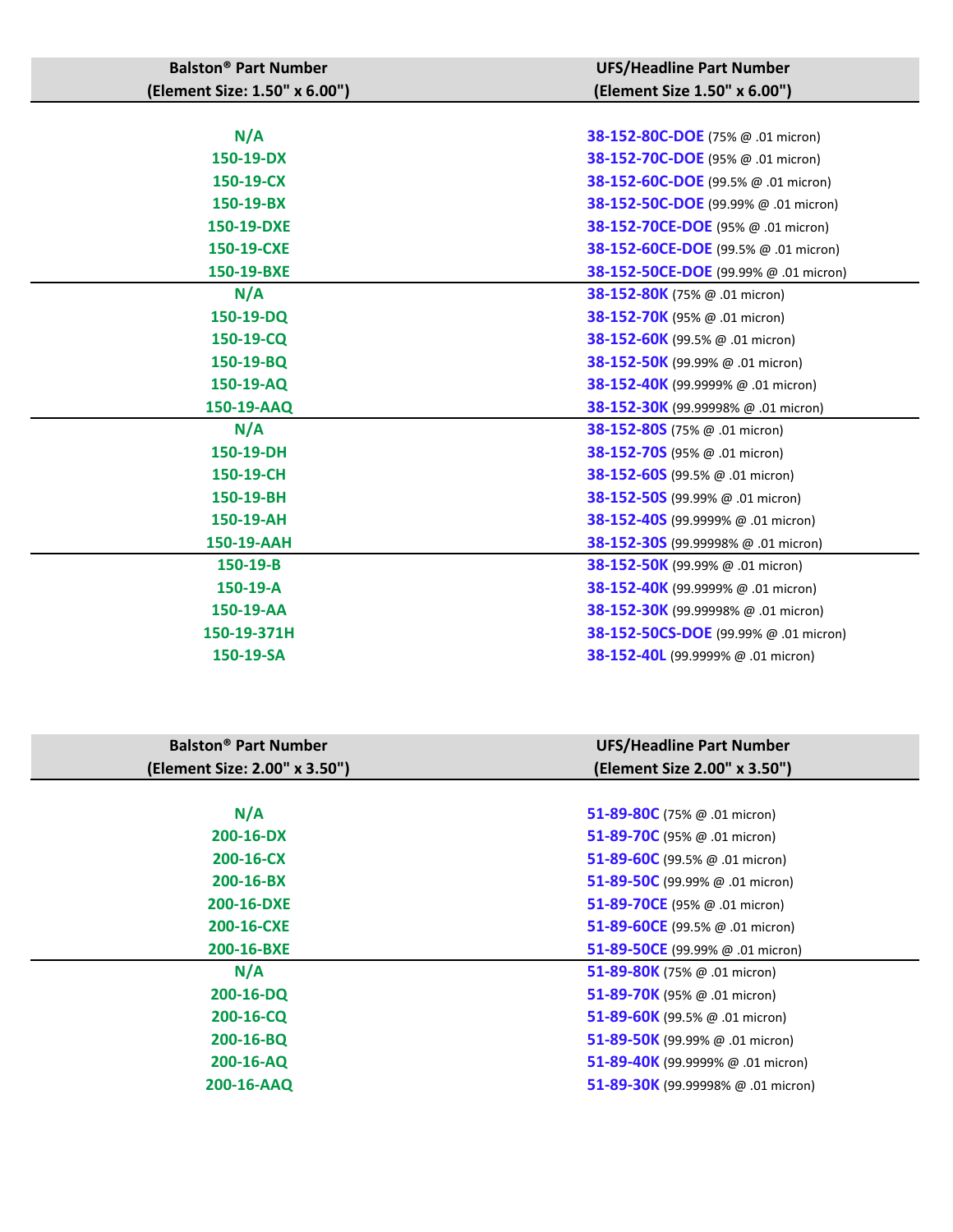| <b>Balston<sup>®</sup> Part Number</b><br>(Element Size: 2.00" x 3.50") | <b>UFS/Headline Part Number</b><br>(Element Size 2.00" x 3.50") |
|-------------------------------------------------------------------------|-----------------------------------------------------------------|
|                                                                         |                                                                 |
| N/A                                                                     | 51-89-80S (75% $@.01$ micron)                                   |
| 200-16-DH                                                               | 51-89-70S (95% $@.01$ micron)                                   |
| 200-16-CH                                                               | 51-89-60S (99.5% $@.01$ micron)                                 |
| 200-16-BH                                                               | 51-89-50S (99.99% $@.01$ micron)                                |
| 200-16-AH                                                               | 51-89-40S (99.9999% @ .01 micron)                               |
| 200-16-AAH                                                              | 51-89-305 (99.99998% @ .01 micron)                              |
| $200 - 16 - B$                                                          | 51-89-50K (99.99% $@.01$ micron)                                |
| $200 - 16 - A$                                                          | 51-89-40K (99.9999% @ .01 micron)                               |
| 200-16-AA                                                               | 51-89-30K (99.99998% @ .01 micron)                              |
| 200-16-371H                                                             | 51-89-50CS (99.99% @ .01 micron)                                |
| 200-16-SA                                                               | 51-89-40L (99.9999% @ .01 micron)                               |
|                                                                         |                                                                 |

| <b>Balston<sup>®</sup> Part Number</b> | <b>UFS/Headline Part Number</b> |
|----------------------------------------|---------------------------------|
| (Element Size: 2.00" x 8.39")          | (Element Size 2.00" x 8.39")    |

**200-30-R 34/59-213-70ZZ** (95% @ .01 micron)

**Balston® Part Number (Element Size: 2.00" x 9.00") UFS/Headline Part Number (Element Size 2.00" x 9.00") N/A 51-230-80C** (75% @ .01 micron) **200-35-DX 51-230-70C** (95% @ .01 micron) **200-35-CX 51-230-60C** (99.5% @ .01 micron) **200-35-BX 51-230-50C** (99.99% @ .01 micron) **200-35-DXE 51-230-70CE** (95% @ .01 micron) **200-35-CXE 51-230-60CE** (99.5% @ .01 micron) **200-35-BXE 51-230-50CE** (99.99% @ .01 micron) **N/A 51-230-80K** (75% @ .01 micron) **200-35-DQ 51-230-70K** (95% @ .01 micron) **200-35-CQ 51-230-60K** (99.5% @ .01 micron) **200-35-BQ 51-230-50K** (99.99% @ .01 micron) **200-35-AQ 51-230-40K** (99.9999% @ .01 micron) **200-35-AAQ 51-230-30K** (99.99998% @ .01 micron) **N/A 51-230-80S** (75% @ .01 micron) **200-35-DH 51-230-70S** (95% @ .01 micron) **200-35-CH 51-230-60S** (99.5% @ .01 micron) **200-35-BH 51-230-50S** (99.99% @ .01 micron) **200-35-AH 51-230-40S** (99.9999% @ .01 micron) **200-35-AAH 51-230-30S** (99.99998% @ .01 micron)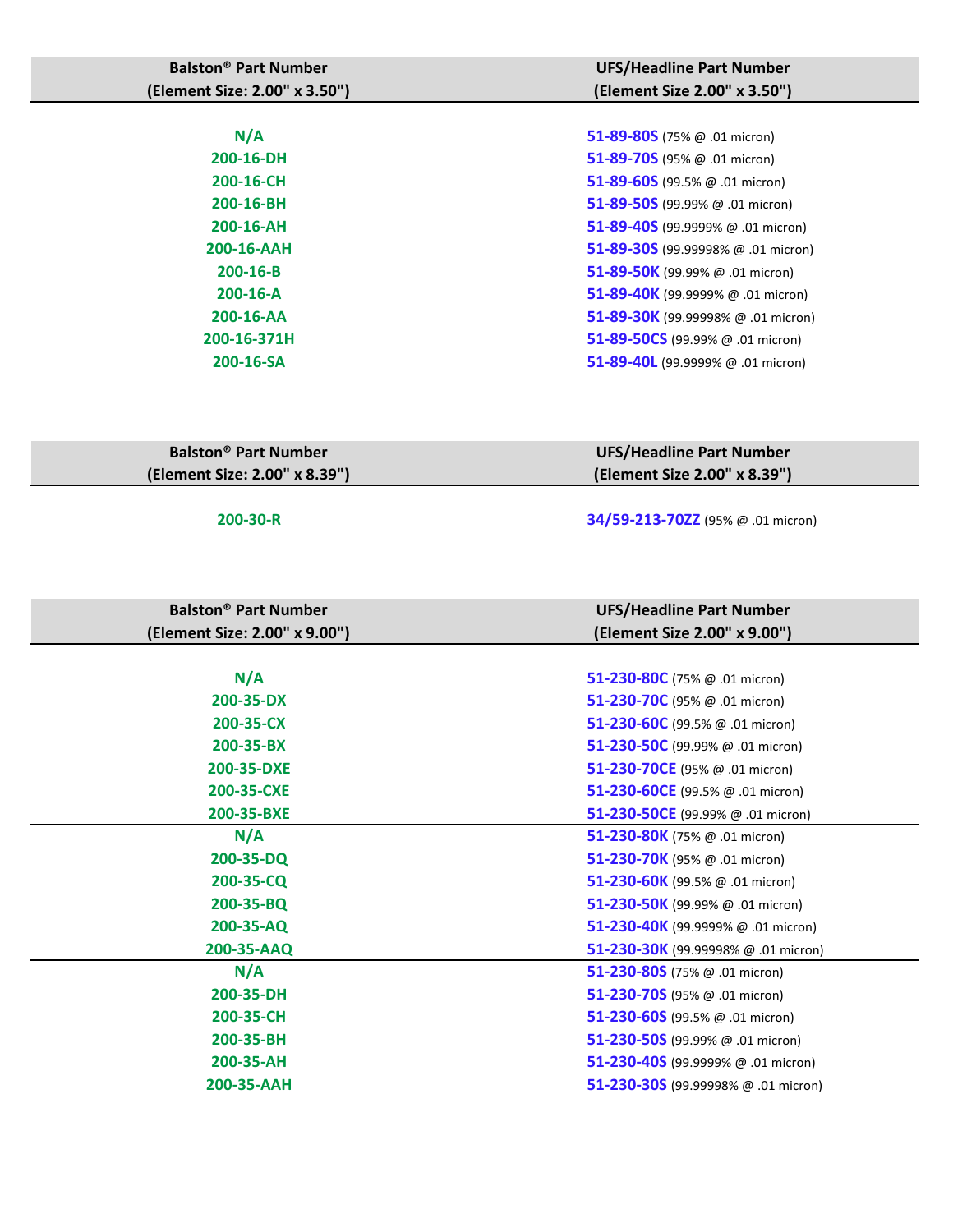| <b>Balston<sup>®</sup> Part Number</b><br>(Element Size: 2.00" x 9.00") | <b>UFS/Headline Part Number</b><br>(Element Size 2.00" x 9.00") |
|-------------------------------------------------------------------------|-----------------------------------------------------------------|
|                                                                         |                                                                 |
| 200-35-B                                                                | 51-230-50K (99.99% @ .01 micron)                                |
| 200-35-A                                                                | 51-230-40K (99.9999% @ .01 micron)                              |
| 200-35-AA                                                               | 51-230-30K (99.99998% @ .01 micron)                             |
| 200-35-371H                                                             | 51-230-50CS (99.99% @ .01 micron)                               |
| 200-35-SA                                                               | 51-230-40L (99.9999% @ .01 micron)                              |
|                                                                         |                                                                 |
|                                                                         |                                                                 |
| <b>Balston<sup>®</sup> Part Number</b>                                  | <b>UFS/Headline Part Number</b>                                 |
| (Element Size: 2.00" x 18.11")                                          | (Element Size 2.00" x 18.11")                                   |
| 200-75-R                                                                | 37/59-460-70ZZ (95% @ .01 micron)                               |
| <b>Balston<sup>®</sup> Part Number</b>                                  | <b>UFS/Headline Part Number</b>                                 |
| (Element Size: 2.00" x 18.75")                                          | (Element Size 2.00" x 18.75")                                   |
|                                                                         |                                                                 |
| N/A                                                                     | 51-476-80C (75% $@.01$ micron)                                  |
| 200-80-DX                                                               | 51-476-70C (95% @ .01 micron)                                   |
| 200-80-CX                                                               | 51-476-60C (99.5% @ .01 micron)                                 |
| 200-80-BX                                                               | 51-476-50C (99.99% @ .01 micron)                                |
| 200-80-DXE                                                              | 51-476-70CE (95% @ .01 micron)                                  |
| 200-80-CXE                                                              | 51-476-60CE (99.5% @ .01 micron)                                |
| 200-80-BXE                                                              | 51-476-50CE (99.99% @ .01 micron)                               |
| N/A                                                                     | 51-476-80K (75% @ .01 micron)                                   |
| 200-80-DQ                                                               | 51-476-70K (95% @ .01 micron)                                   |
| 200-80-CQ                                                               | 51-476-60K (99.5% @ .01 micron)                                 |
| 200-80-BQ                                                               | 51-476-50K (99.99% @ .01 micron)                                |
| 200-80-AQ                                                               | 51-476-40K (99.9999% @ .01 micron)                              |
| 200-80-AAQ                                                              | 51-476-30K (99.99998% @ .01 micron)                             |
| N/A                                                                     | 51-476-80S (75% $@.01$ micron)                                  |
| 200-80-DH                                                               | 51-476-70S (95% @ .01 micron)                                   |
| 200-80-CH                                                               | 51-476-60S (99.5% @ .01 micron)                                 |
| 200-80-BH                                                               | 51-476-50S (99.99% $@.01$ micron)                               |
| 200-80-AH                                                               | 51-476-40S (99.9999% $@.01$ micron)                             |
| 200-80-AAH                                                              | 51-476-30S (99.99998% $@.01$ micron)                            |
| 200-80-B                                                                | 51-476-50K (99.99% $@.01$ micron)                               |
| 200-80-A                                                                | 51-476-40K (99.9999% @ .01 micron)                              |
| 200-80-AA                                                               | 51-476-30K (99.99998% @ .01 micron)                             |
| 200-80-371H                                                             | 51-476-50CS (99.99% @ .01 micron)                               |
| 200-80-SA                                                               | 51-476-40L (99.9999% @ .01 micron)                              |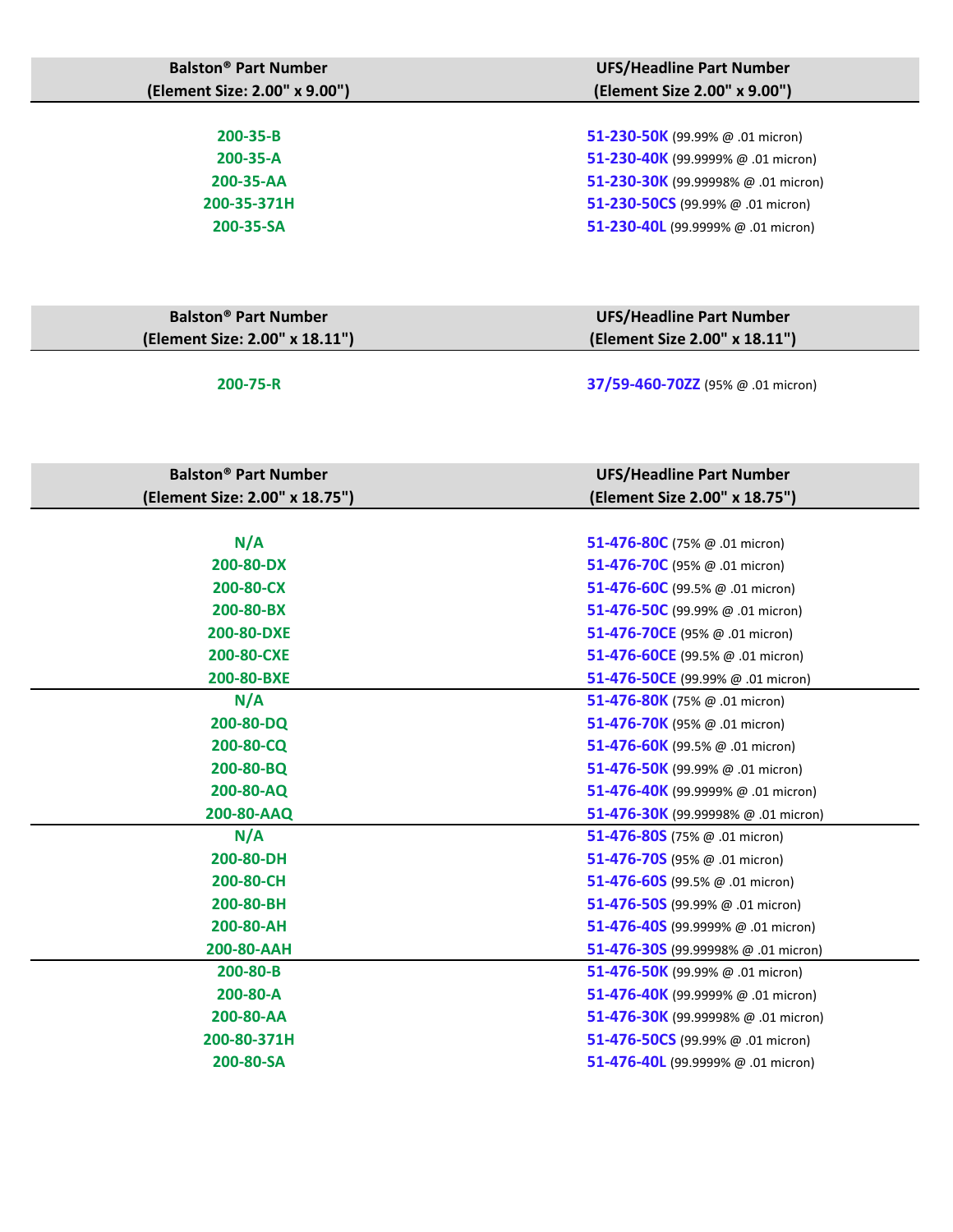| <b>Balston<sup>®</sup> Part Number</b> | <b>UFS/Headline Part Number</b> |
|----------------------------------------|---------------------------------|
| (Element Size: 0.50" x 2.25")          | (Element Size 0.50" x 2.25")    |
|                                        |                                 |
| N/A                                    | <b>SS-12-57-01V (1 Micron)</b>  |
| 050-11-05M                             | SS-12-57-03V (3 Micron)         |
| 050-11-10M                             | SS-12-57-10V (10 Micron)        |
| 050-11-20M                             | SS-12-57-25V (25 Micron)        |
| 050-11-40M                             | SS-12-57-50V (50 Micron)        |
| 050-11-70M                             | SS-12-57-50V (50 Micron)        |
| 050-11-00M                             | SS-12-57-100V (100 Micron)      |
| N/A                                    | SS-12-57-200V (200 Micron)      |
|                                        |                                 |
| <b>Balston<sup>®</sup> Part Number</b> | <b>UFS/Headline Part Number</b> |
| (Element Size: 1.00" x 2.50")          | (Element Size 1.00" x 2.50")    |
|                                        |                                 |
| N/A                                    | SS-25-64-01V (1 Micron)         |
| 100-12-05M                             | SS-25-64-03V (3 Micron)         |
| 100-12-10M                             | SS-25-64-10V (10 Micron)        |
| 100-12-20M                             | SS-25-64-25V (25 Micron)        |
| 100-12-40M                             | SS-25-64-50V (50 Micron)        |
| 100-12-70M                             | SS-25-64-50V (50 Micron)        |
| 100-12-00M                             | SS-25-64-100V (100 Micron)      |
| N/A                                    | SS-25-64-200V (200 Micron)      |
|                                        |                                 |
| <b>Balston<sup>®</sup> Part Number</b> | <b>UFS/Headline Part Number</b> |
| (Element Size: 1.00" x 7.00")          | (Element Size 1.00" x 7.00")    |
|                                        |                                 |
| N/A                                    | SS-25-178-01V (1 Micron)        |
| 100-25-05M                             | SS-25-178-03V (3 Micron)        |
| 100-25-10M                             | SS-25-178-10V (10 Micron)       |
| 100-25-20M                             | SS-25-178-25V (25 Micron)       |
| 100-25-40M                             | SS-25-178-50V (50 Micron)       |
| 100-25-70M                             | SS-25-178-50V (50 Micron)       |
| 100-25-00M                             | SS-25-178-100V (100 Micron)     |
| N/A                                    | SS-25-178-200V (200 Micron)     |
|                                        |                                 |

**UFS/Headline and Balston® part numbers come complete with Viton O-Rings**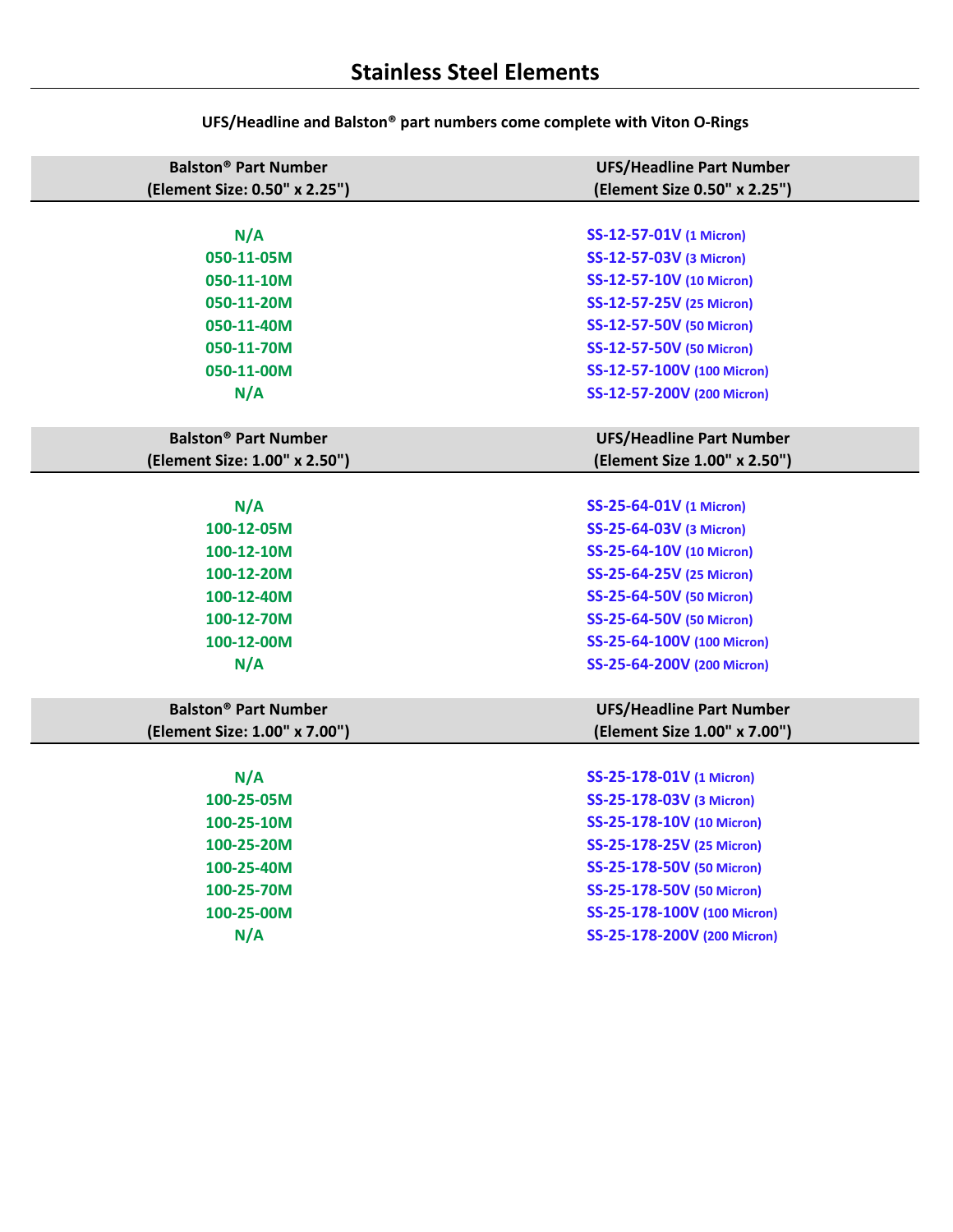| <b>Balston<sup>®</sup> Part Number</b> | <b>UFS/Headline Part Number</b>        |
|----------------------------------------|----------------------------------------|
| <b>Material: Polypropylene</b>         | <b>Material: Polyethylene</b>          |
| (Element Size: 1.00" x 2.50")          | (Element Size 1.00" x 2.50")           |
|                                        |                                        |
| LP100-12-10                            | PEL-25-64-75 (75 Micron)               |
| LP100-12-20                            | PEL-25-64-25 (25 Micron)               |
| LP100-12-30                            | PEL-25-64-10 (10 Micron)               |
| LP100-12-50                            | PEL-25-64-01 (01 Micron)               |
|                                        |                                        |
| <b>Balston<sup>®</sup> Part Number</b> | <b>UFS/Headline Part Number</b>        |
| <b>Material: Polypropylene</b>         | <b>Material: Polyethylene</b>          |
| (Element Size: 1.00" x 7.00")          | (Element Size 1.00" x 7.00")           |
|                                        |                                        |
| LP100-25-10                            | PEL-25-178-75 (75 Micron)              |
| LP100-25-20                            | PEL-25-178-25 (25 Micron)              |
| LP100-25-30                            | PEL-25-178-10 (10 Micron)              |
| LP100-25-50                            | PEL-25-178-01 (01 Micron)              |
|                                        |                                        |
| <b>Balston<sup>®</sup> Part Number</b> | <b>UFS/Headline Part Number</b>        |
| <b>Material: Polypropylene</b>         | <b>Material: Pleated Polypropylene</b> |
| (Nominal Element Size: 1.00" x 5.00")  | (Nominal Element Size 1.00" x 5.00")   |
|                                        |                                        |
| LP200-18-10                            | LE-818-75PL (75 Micron)                |
| LP200-18-20                            | LE-818-25PL (25 Micron)                |
| LP200-18-30                            | LE-818-10PL (10 Micron)                |
| LP200-18-50                            | LE-818-01PL (01 Micron)                |
|                                        |                                        |
| <b>Balston<sup>®</sup> Part Number</b> | <b>UFS/Headline Part Number</b>        |
| <b>Material: Polypropylene</b>         | <b>Material: Pleated Polypropylene</b> |
| (Nominal Element Size: 1.00" x 10.00") | (Nominal Element Size 1.00" x 10.00")  |
|                                        |                                        |
| LP200-50-10                            | LE-820-75PL (75 Micron)                |
| LP200-50-20                            | LE-820-25PL (25 Micron)                |
| LP200-50-30                            | LE-820-10PL (10 Micron)                |
| LP200-50-50                            | LE-820-01PL (01 Micron)                |
|                                        |                                        |
| <b>Balston<sup>®</sup> Part Number</b> | <b>UFS/Headline Part Number</b>        |
| <b>Material: Polypropylene</b>         | <b>Material: Pleated Polypropylene</b> |
| (Nominal Element Size: 1.00" x 20.00") | (Nominal Element Size 1.00" x 20.00")  |
|                                        |                                        |
| LP200-95-10                            | LE-895-75PL (75 Micron)                |
| LP200-95-20                            | LE-895-25PL (25 Micron)                |
| LP200-95-30                            | LE-895-10PL (10 Micron)                |
| LP200-95-50                            | LE-895-01PL (01 Micron)                |
|                                        |                                        |

**Cross Comparisons are based on functionality, but not interchangeable.**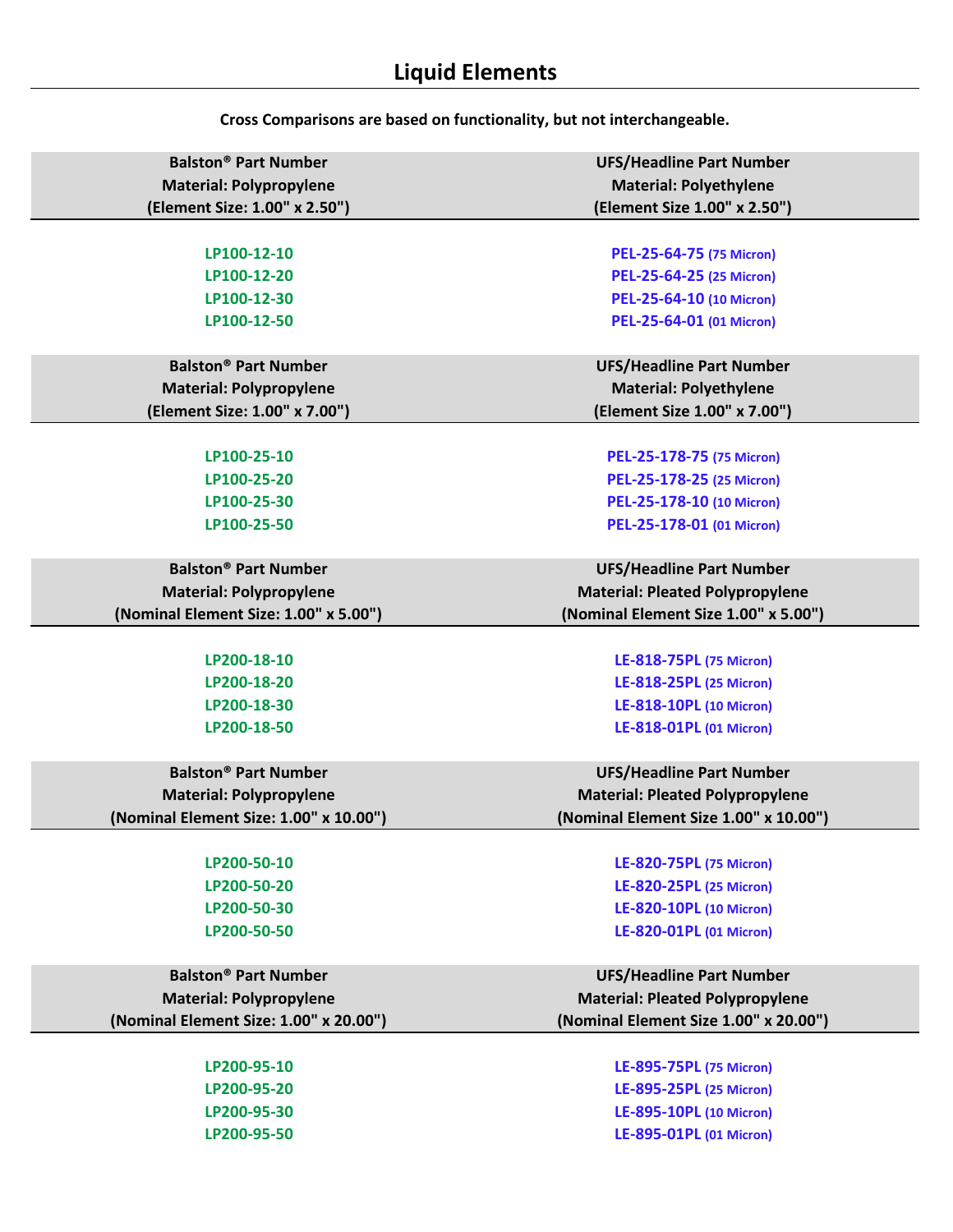# **Vapor Adsorption Cartridges**

**Balston® and UFS/Headline part numbers are 100% compatible and interchangeable.**

| <b>Balston<sup>®</sup> Part Number</b> | <b>UFS/Headline Part Number</b>            |
|----------------------------------------|--------------------------------------------|
| (Element Size: 1.00" x 2.50")          | (Element Size 1.00" x 2.50")               |
| CI-100-12-000                          | 25-64-CC-TS (Activated Carbon)             |
| CI-100-12-101                          | 25-64-SG-TS (Silica Gel)                   |
| CI-100-12-102                          | 25-64-4A-TS (4A Molecular Sieve)           |
| CI-100-12-103                          | 25-64-13X-TS (13X Molecular Sieve)         |
| CI-100-12-105                          | 25-64-PP-TS (Potassium Permanganate)       |
| CI-100-12-107                          | 25-64-MB-TS (Mixed Bases)                  |
|                                        |                                            |
| <b>Balston<sup>®</sup> Part Number</b> | <b>UFS/Headline Part Number</b>            |
| (Element Size: 1.00" x 7.00")          | (Element Size 1.00" x 7.00")               |
| CI-100-25-000                          | 25-178-CC-TS (Activated Carbon)            |
| CI-100-25-101                          | 25-178-SG-TS (Silica Gel)                  |
| CI-100-25-102                          | 25-178-4A-TS (4A Molecular Sieve)          |
| CI-100-25-103                          | 25-178-13X-TS (13X Molecular Sieve)        |
| CI-100-25-105                          | 25-178-PP-TS (Potassium Permanganate)      |
| CI-100-25-107                          | 25-178-MB-TS (Mixed Bases)                 |
|                                        |                                            |
| <b>Balston<sup>®</sup> Part Number</b> | <b>UFS/Headline Part Number</b>            |
| (Element Size: 1.50" x 6.00")          | (Element Size 1.50" x 6.00")               |
| CI-150-19-000                          | 38-152-CC-TS (Activated Carbon)            |
| CI-150-19-101                          | <b>38-152-SG-TS (Silica Gel)</b>           |
| CI-150-19-102                          | 38-152-4A-TS (4A Molecular Sieve)          |
| CI-150-19-103                          | 38-152-13X-TS (13X Molecular Sieve)        |
| CI-150-19-105                          | 38-152-PP-TS (Potassium Permanganate)      |
| CI-150-19-107                          | 38-152-MB-TS (Mixed Bases)                 |
| <b>Balston<sup>®</sup> Part Number</b> | <b>UFS/Headline Part Number</b>            |
| (Element Size: 2.00" x 9.00")          | (Element Size 2.00" x 9.00")               |
| CI-200-35-000                          | 51-230-CC-TS (Activated Carbon)            |
| CI-200-35-101                          | 51-230-SG-TS (Silica Gel)                  |
| CI-200-35-102                          | 51-230-4A-TS (4A Molecular Sieve)          |
| CI-200-35-103                          | <b>51-230-13X-TS</b> (13X Molecular Sieve) |
| CI-200-35-105                          | 51-230-PP-TS (Potassium Permanganate)      |
| CI-200-35-107                          | 51-230-MB-TS (Mixed Bases)                 |
|                                        |                                            |
| <b>Balston<sup>®</sup> Part Number</b> | <b>UFS/Headline Part Number</b>            |
| (Element Size: 2.00" x 18.75")         | (Element Size 2.00" x 18.75")              |
| CI-200-80-000                          | 51-476-CC-TS (Activated Carbon)            |
| CI-200-80-101                          | <b>51-476-SG-TS (Silica Gel)</b>           |
| CI-200-80-102                          | 51-476-4A-TS (4A Molecular Sieve)          |
| CI-200-80-103                          | 51-476-13X-TS (13X Molecular Sieve)        |
| CI-200-80-105                          | 51-476-PP-TS (Potassium Permanganate)      |
| CI-200-80-107                          | 51-476-MB-TS (Mixed Bases)                 |
|                                        |                                            |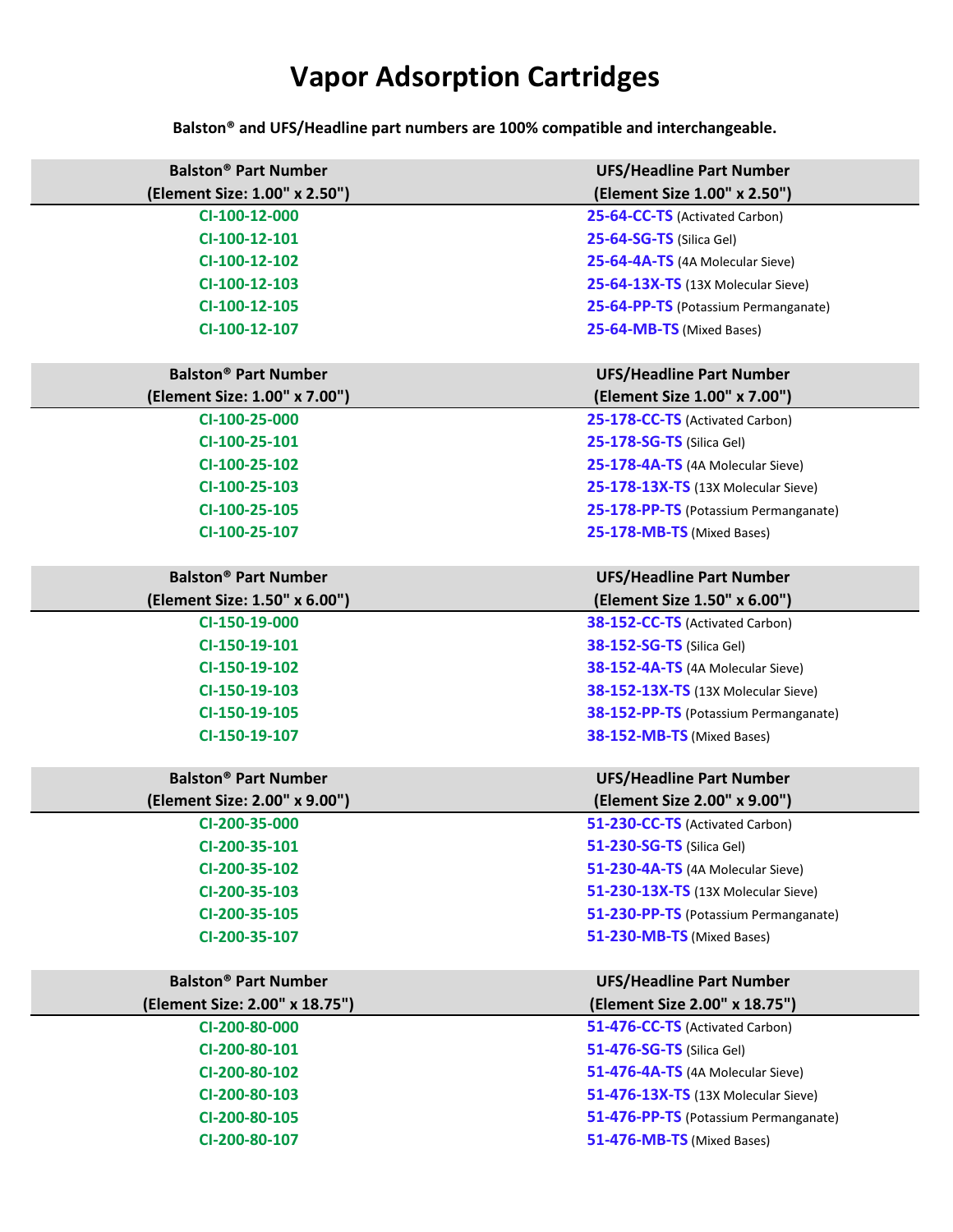# **Disposable In-Line Filters & Adsorbers**

**Balston® and UFS/Headline part numbers are 100% compatible and interchangeable.**

## **Disposable In-Line Filters**

| <b>Balston<sup>®</sup> Part Number</b> | <b>UFS/Headline Part Number</b>                      |
|----------------------------------------|------------------------------------------------------|
| (Nylon Body w/ Microfiber Element)     | (Nylon Body w/ Microfiber Element)                   |
|                                        |                                                      |
| 1/4" Inlet / Outlet, 4cc Volume        | 1/4" Inlet / Outlet, 6cc Volume                      |
| 9933-03-AAQ                            | <b>DIF-MN30</b> (99.99998% $@.01$ micron)            |
| 9933-03-AQ                             | DIF-MN40 (99.9999% @ .01 micron)                     |
| 9933-03-BQ                             | <b>DIF-MN50</b> (99.99% $@.01$ micron)               |
| 9933-03-CQ                             | <b>DIF-MN60</b> (99.5% $@.01$ micron)                |
| 9933-03-DQ                             | <b>DIF-MN70</b> (95% $@.01$ micron)                  |
|                                        |                                                      |
| <b>Balston<sup>®</sup> Part Number</b> | <b>UFS/Headline Part Number</b>                      |
| (Nylon Body w/ Microfiber Element)     | (Nylon Body w/ Microfiber Element)                   |
|                                        |                                                      |
| 1/4" Inlet / Outlet, 10cc Volume       | 1/4" Inlet / Outlet, 11.5cc Volume                   |
| 9933-05-AAQ                            | DIF-BN30 (99.99998% @ .01 micron)                    |
| 9933-05-AQ                             | DIF-BN40 (99.9999% @ .01 micron)                     |
| 9933-05-BQ                             | <b>DIF-BN50</b> (99.99% $@.01$ micron)               |
| 9933-05-CQ                             | <b>DIF-BN60</b> (99.5% $@.01$ micron)                |
| 9933-05-DQ                             | <b>DIF-BN70</b> (95% $@.01$ micron)                  |
| 9933-05-BK                             | DIF-BN50I (Oil Indicating Dye) (99.99% @ .01 micron) |
| <b>Balston<sup>®</sup> Part Number</b> | <b>UFS/Headline Part Number</b>                      |
| (Kynar Body w/ Microfiber Element)     | (Kynar Body w/ Microfiber Element)                   |
|                                        |                                                      |
| 1/4" Inlet / Outlet, 10cc Volume       | 1/4" Inlet / Outlet, 11.5cc Volume                   |
| 9922-05-AAQ                            | DIF-BK30 (99.99998% @ .01 micron)                    |
| 9922-05-AQ                             | DIF-BK40 (99.9999% @ .01 micron)                     |
| 9922-05-BQ                             | <b>DIF-BK50</b> (99.99% $@.01$ micron)               |
| 9922-05-CQ                             | DIF-BK60 (99.5% @ .01 micron)                        |
| 9922-05-DQ                             | <b>DIF-BK70</b> (95% $@.01$ micron)                  |
|                                        |                                                      |
| <b>Balston<sup>®</sup> Part Number</b> | <b>UFS/Headline Part Number</b>                      |
| (Nylon Body w/ Microfiber Element)     | (Nylon Body w/ Microfiber Element)                   |
|                                        |                                                      |
| 1/4" Inlet / Outlet, 50cc Volume       | 1/4" Inlet / Outlet, 50cc Volume                     |
| 9933-11-AAQ                            | <b>DIF-IN30</b> (99.99998% $@.01$ micron)            |
| 9933-11-AQ                             | <b>DIF-IN40</b> (99.9999% $@.01$ micron)             |
| 9933-11-BQ                             | <b>DIF-IN50</b> (99.99% $@.01$ micron)               |
| 9933-11-CQ                             | <b>DIF-IN60</b> (99.5% $@.01$ micron)                |
| 9933-11-DQ                             | <b>DIF-IN70</b> (95% $@.01$ micron)                  |
|                                        |                                                      |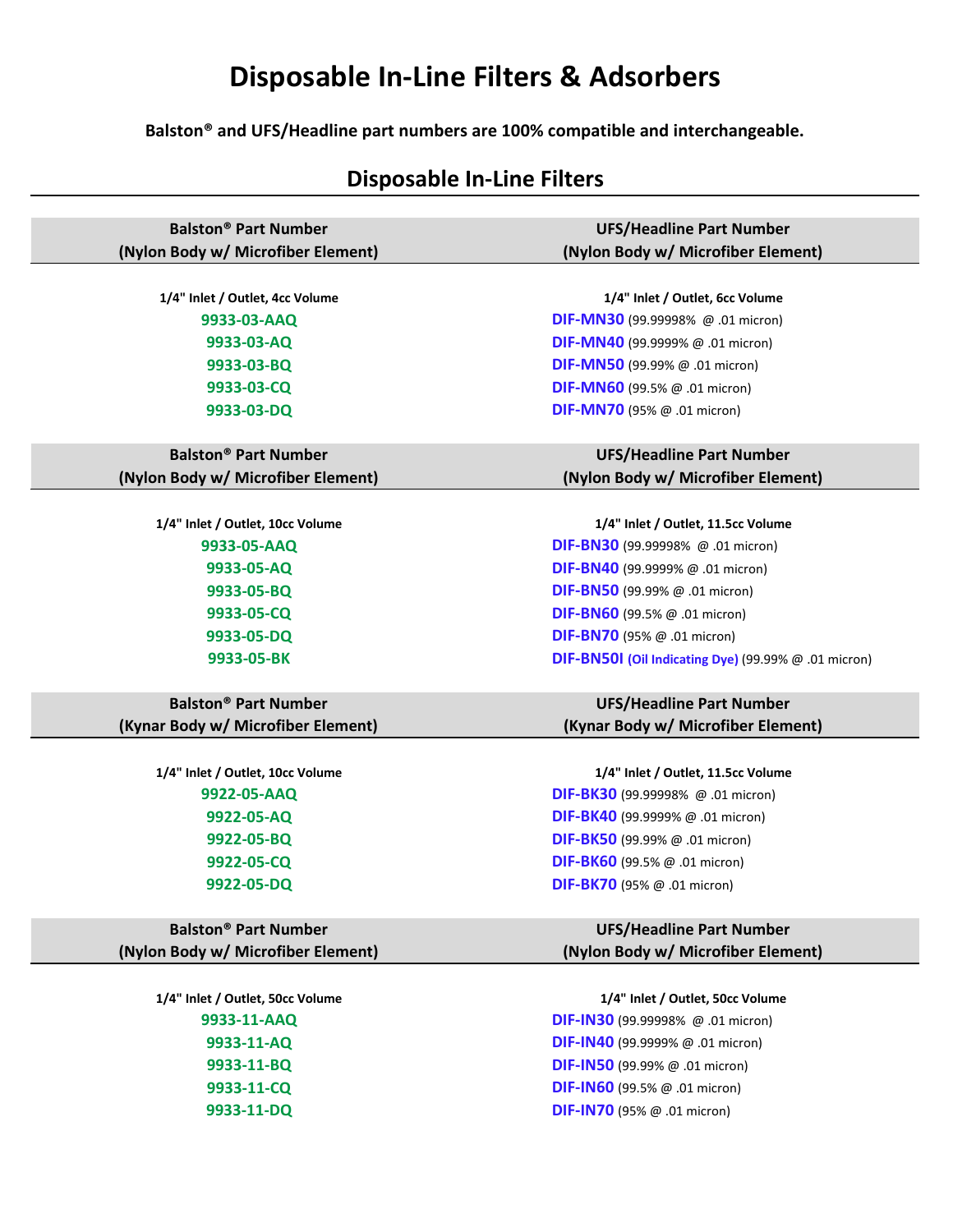### **Balston® Part Number (Nylon Body w/ Microfiber Element)**

**Balston® Part Number (Kynar Body w/ Microfiber Element)**

### **Balston® Part Number (Nylon Body w/ Microfiber Element)**

### **Balston® Part Number (Kynar Body w/ Microfiber Element)**

### **UFS/Headline Part Number (Nylon Body w/ Microfiber Element)**

**1/4" Inlet / Outlet, 50cc Volume, 3rd Drain Port 1/4" Inlet / Outlet, 50cc Volume, 3rd Drain Port 8833-11-BX DIF-IN50C (Coalescing Element)** (99.99% @ .01 micron) **8833-11-DX DIF-IN70C (Coalescing Element)** (95% @ .01 micron)

> **UFS/Headline Part Number (Kynar Body w/ Microfiber Element)**

**1/4" Inlet / Outlet, 50cc Volume 1/4" Inlet / Outlet, 50cc Volume 9922-11-AAQ DIF-IK30** (99.99998% @ .01 micron) **9922-11-AQ DIF-IK40** (99.9999% @ .01 micron) **9922-11-BQ DIF-IK50** (99.99% @ .01 micron) **9922-11-CQ DIF-IK60** (99.5% @ .01 micron) **9922-11-DQ DIF-IK70** (95% @ .01 micron)

### **UFS/Headline Part Number (Nylon Body w/ Microfiber Element)**

**Slip On Connection, 138cc Volume Slip On Connection, 120cc Volume 8800-12-AAQ DIF-LN30-SLIPON** (99.99998% @ .01 micron) **8800-12-AQ DIF-LN40-SLIPON** (99.9999% @ .01 micron) **8800-12-BQ DIF-LN50-SLIPON** (99.99% @ .01 micron) **8800-12-CQ DIF-LN60-SLIPON** (99.5% @ .01 micron) **8800-12-DQ DIF-LN70-SLIPON** (95% @ .01 micron) **\*1/4" MNPT Available**

### **UFS/Headline Part Number (Kynar Body w/ Microfiber Element)**

**Slip On Connection, 138cc Volume Slip On Connection, 120cc Volume 8822-12-AAQ DIF-LK30-SLIP ON** (99.99998% @ .01 micron) **8822-12-AQ DIF-LK40-SLIP ON** (99.9999% @ .01 micron) **8822-12-BQ DIF-LK50-SLIP ON** (99.99% @ .01 micron) **8822-12-CQ DIF-LK60-SLIP ON** (99.5% @ .01 micron) **8822-12-DQ DIF-LK70-SLIP ON** (95% @ .01 micron) **\*1/4" MNPT Available**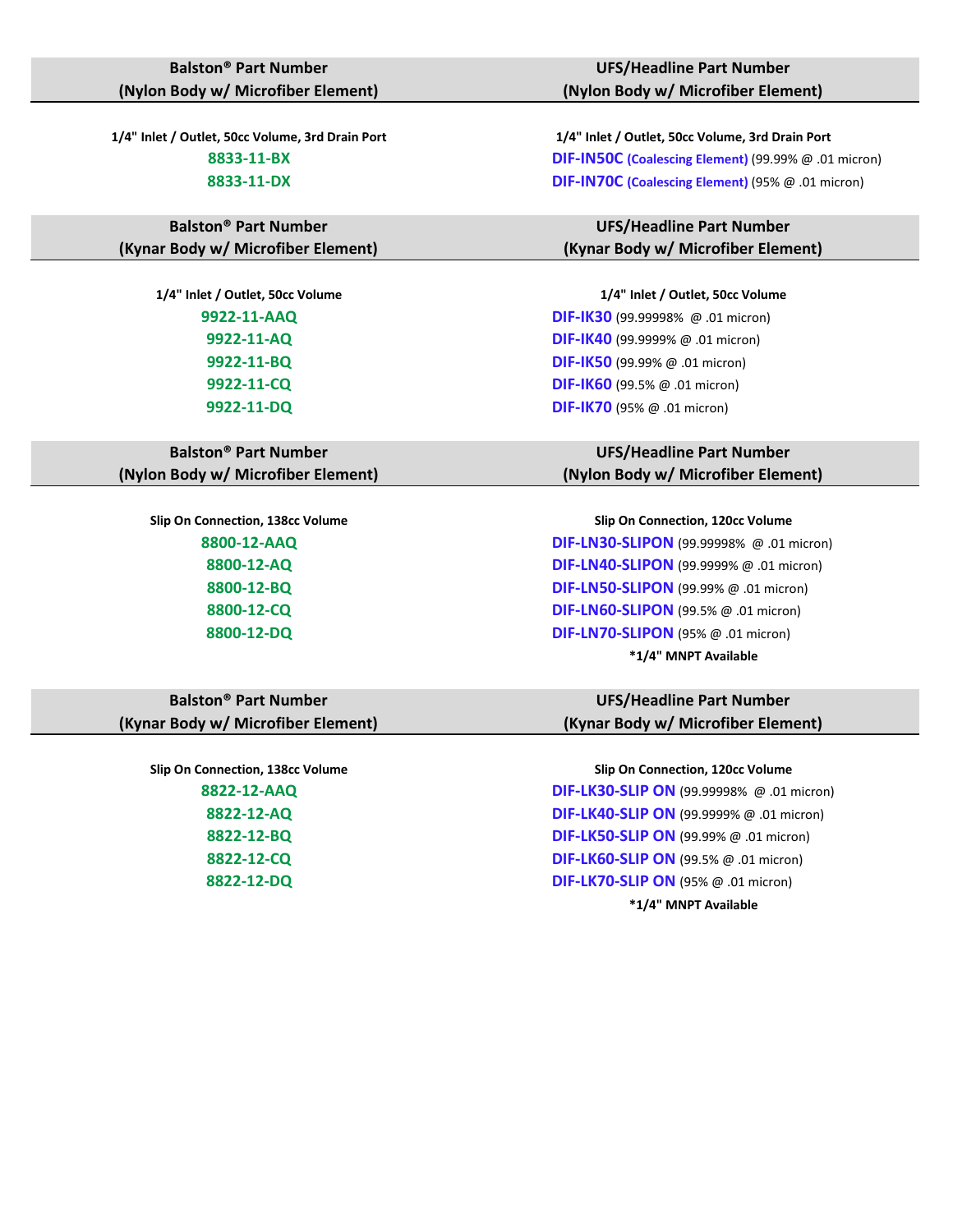**1/4" Tube Step to 3/8" Tube 1/8" ID Tube** 

### **UFS/Headline Part Number (Nylon Body w/ Microfiber Element)**

**1/4" Inlet / Outlet, 10cc Volume 1/4" Inlet / Outlet, 11.5cc Volume 4433-05-10P (100 Micron Plastic Element) DIF-BN100SS-SP-1/8" (100 Micron SS Screen Element) 4433-05-AAQ DIF-BN30-SP-1/8"** (99.99998% @ .01 micron) **4433-05-AQ DIF-BN40-SP-1/8"** (99.9999% @ .01 micron) **4433-05-BQ DIF-BN50-SP-1/8"** (99.99% @ .01 micron) **4433-05-CQ DIF-BN60-SP-1/8"** (99.5% @ .01 micron) **4433-05-DQ DIF-BN70-SP-1/8"** (95% @ .01 micron)

### **Disposable In-Line Adsorbers**

| <b>Balston<sup>®</sup> Part Number</b> | <b>UFS/Headline Part Number</b>          |
|----------------------------------------|------------------------------------------|
| (Nylon Body)                           | (Nylon Body)                             |
|                                        |                                          |
| 1/4" Inlet / Outlet, 4cc Volume        | 1/4" Inlet / Outlet, 6cc Volume          |
| 9933-03-000                            | <b>DIA-MNCC</b> (Activated Carbon)       |
| 9933-03-101                            | <b>DIA-MNSG</b> (Silica Gel)             |
| 9933-03-102                            | <b>DIA-MN4A</b> (4A Molecular Sieve)     |
| 9933-03-103                            | <b>DIA-MN13X</b> (13X Molecular Sieve)   |
| 9933-03-105                            | <b>DIA-MNPP</b> (Potassium Permanganate) |
| 9933-03-107                            | <b>DIA-MNMB</b> (Mixed Bases)            |
|                                        |                                          |
| <b>Balston<sup>®</sup> Part Number</b> | <b>UFS/Headline Part Number</b>          |
| (Nylon Body)                           | (Nylon Body)                             |
|                                        |                                          |
| 1/4" Inlet / Outlet, 10cc Volume       | 1/4" Inlet / Outlet, 11.5cc Volume       |
| 9933-05-000                            | <b>DIA-BNCC</b> (Activated Carbon)       |
| 9933-05-101                            | <b>DIA-BNSG</b> (Silica Gel)             |
| 9933-05-102                            | <b>DIA-BN4A</b> (4A Molecular Sieve)     |
| 9933-05-103                            | <b>DIA-BN13X</b> (13X Molecular Sieve)   |
| 9933-05-105                            | <b>DIA-BNPP</b> (Potassium Permanganate) |
| 9933-05-107                            | <b>DIA-BNMB</b> (Mixed Bases)            |
|                                        |                                          |
| <b>Balston<sup>®</sup> Part Number</b> | <b>UFS/Headline Part Number</b>          |
| (Kynar Body)                           | (Kynar Body)                             |
|                                        |                                          |
| 1/4" Inlet / Outlet, 10cc Volume       | 1/4" Inlet / Outlet, 11.5cc Volume       |
| 9922-05-000                            | <b>DIA-BKCC</b> (Activated Carbon)       |
| 9922-05-101                            | <b>DIA-BKSG</b> (Silica Gel)             |
| 9922-05-102                            | <b>DIA-BK4A</b> (4A Molecular Sieve)     |
| 9922-05-103                            | <b>DIA-BK13X</b> (13X Molecular Sieve)   |
| 9922-05-105                            | <b>DIA-BKPP</b> (Potassium Permanganate) |
| 9922-05-107                            | <b>DIA-BKMB</b> (Mixed Bases)            |
|                                        |                                          |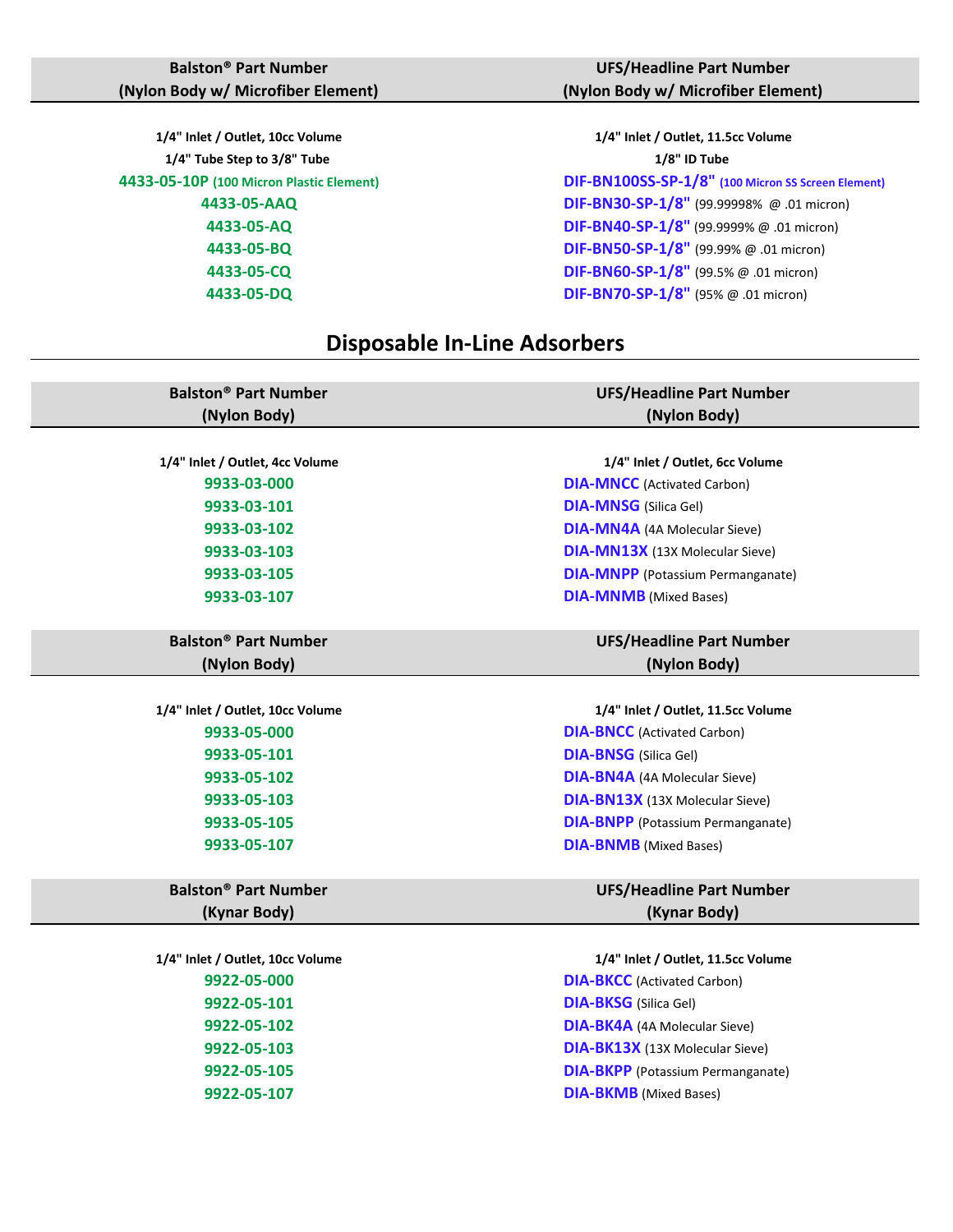| <b>Balston<sup>®</sup> Part Number</b> | <b>UFS/Headline Part Number</b>                  |
|----------------------------------------|--------------------------------------------------|
| (Nylon Body)                           | (Nylon Body)                                     |
|                                        |                                                  |
| 1/4" Inlet / Outlet, 50cc Volume       | 1/4" Inlet / Outlet, 50cc Volume                 |
| 9933-11-000                            | <b>DIA-INCC</b> (Activated Carbon)               |
| 9933-11-101                            | <b>DIA-INSG</b> (Silica Gel)                     |
| 9933-11-102                            | <b>DIA-IN4A</b> (4A Molecular Sieve)             |
| 9933-11-103                            | <b>DIA-IN13X</b> (13X Molecular Sieve)           |
| 9933-11-105                            | <b>DIA-INPP</b> (Potassium Permanganate)         |
| 9933-11-107                            | <b>DIA-INMB</b> (Mixed Bases)                    |
|                                        |                                                  |
| <b>Balston<sup>®</sup> Part Number</b> | <b>UFS/Headline Part Number</b>                  |
| (Kynar Body)                           | (Kynar Body)                                     |
|                                        |                                                  |
| 1/4" Inlet / Outlet, 50cc Volume       | 1/4" Inlet / Outlet, 50cc Volume                 |
| 9922-11-000                            | <b>DIA-IKCC</b> (Activated Carbon)               |
| 9922-11-101                            | <b>DIA-IKSG</b> (Silica Gel)                     |
| 9922-11-102                            | <b>DIA-IK4A</b> (4A Molecular Sieve)             |
| 9922-11-103                            | DIA-IK13X (13X Molecular Sieve)                  |
| 9922-11-105                            | <b>DIA-IKPP</b> (Potassium Permanganate)         |
| 9922-11-107                            | <b>DIA-IKMB</b> (Mixed Bases)                    |
|                                        |                                                  |
| <b>Balston<sup>®</sup> Part Number</b> | <b>UFS/Headline Part Number</b>                  |
| (Nylon Body w/ Microfiber Element)     | (Nylon Body w/ Microfiber Element                |
|                                        |                                                  |
| Slip On Connection, 138cc Volume       | Slip On Connection, 120cc Volume                 |
| 8800-12-000                            | <b>DIA-LNCC-SLIP ON</b> (Activated Carbon)       |
| 8800-12-101                            | <b>DIA-LNSG-SLIP ON (Silica Gel)</b>             |
| 8800-12-102                            | <b>DIA-LN4A-SLIP ON</b> (4A Molecular Sieve)     |
| 8800-12-103                            | DIA-LN13X-SLIP ON (13X Molecular Siev            |
| 8800-12-105                            | <b>DIA-LNPP-SLIP ON (Potassium Permangation)</b> |
| 8800-12-107                            | <b>DIA-LNMB-SLIP ON (Mixed Bases)</b>            |
|                                        |                                                  |

**Balston® Part Number (Kynar Body w/ Microfiber Element)**

# nber

### nber **Element)**

**8 B Examber Permanganate) \*1/4" MNPT Available**

### **UFS/Headline Part Number (Kynar Body w/ Microfiber Element)**

**Slip On Connection, 138cc Volume Slip On Connection, 120cc Volume 8822-12-000 DIA-LKCC-SLIP ON** (Activated Carbon) **8822-12-101 DIA-LKSG-SLIP ON** (Silica Gel) **8822-12-102 DIA-LK4A-SLIP ON** (4A Molecular Sieve) **8822-12-103 DIA-LK13X-SLIP ON** (13X Molecular Sieve) **8822-12-105 DIA-LKPP-SLIP ON** (Potassium Permanganate) **8822-12-107 DIA-LKMB-SLIP ON** (Mixed Bases)

**\*1/4" MNPT Available**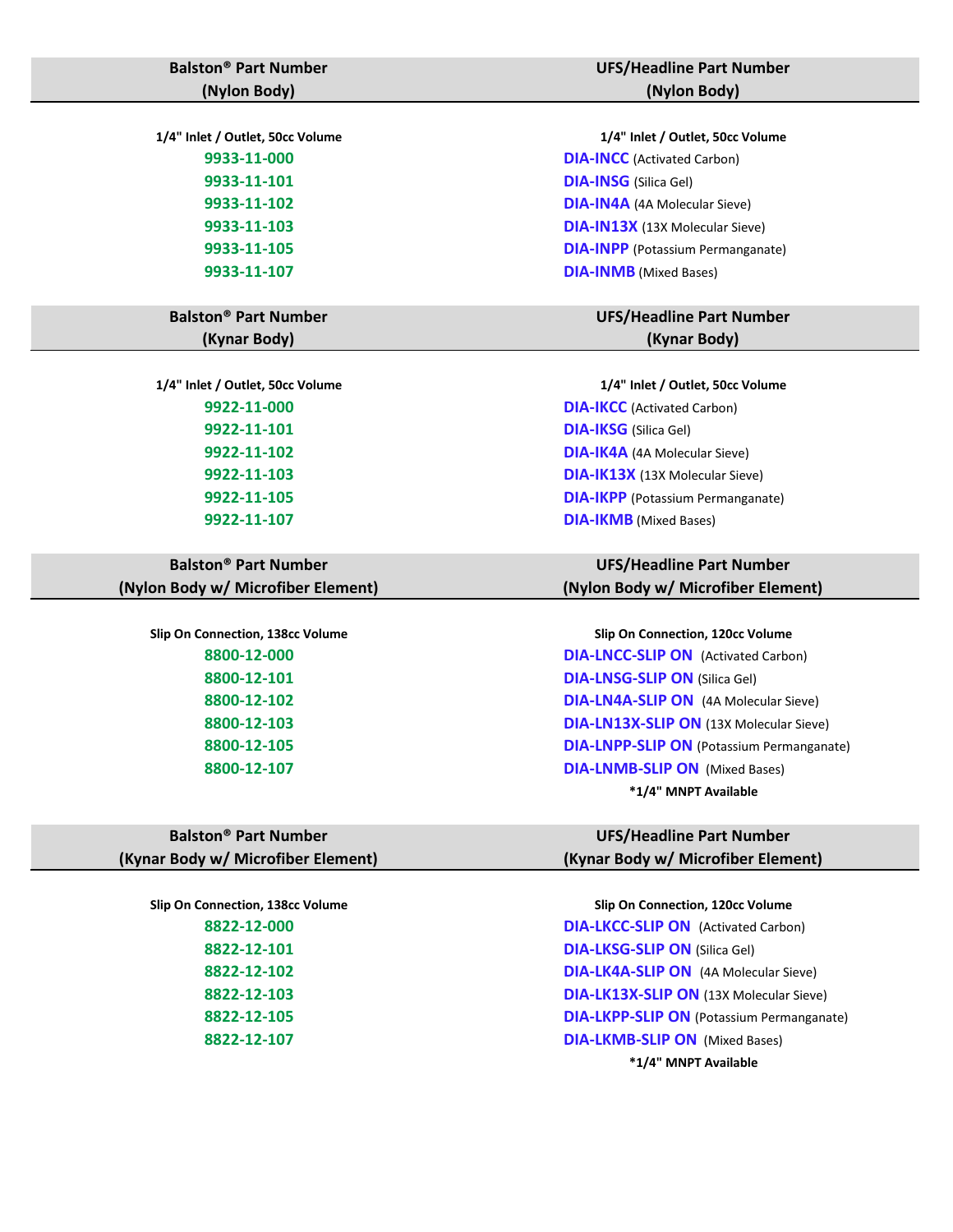# **Aluminum Filter Assemblies**

### **Filter Housings are an alternative with 100% Interchangeable Elements**

Other O-Ring materials including Perfluoroelastomer are readily available.

| <b>Balston<sup>®</sup> Part Number</b>                | <b>UFS/Headline Part Number</b>                           |
|-------------------------------------------------------|-----------------------------------------------------------|
| (Anodized Aluminum Head, Polycarbonate Bowl, & Nylon  | (Anodized Aluminum Head, Polycarbonate Bowl, & Nylon      |
| Internals)                                            | Internals)                                                |
|                                                       |                                                           |
| 1/4" NPT, Buna-N O-Rings, 150 PSIG Max.               | 1/4" NPT, Buna-N O-Rings, 150 PSIG Max.                   |
| Element Size: 050-05-xx                               | Element Size: 12-32-xx                                    |
| <b>A914-BX</b>                                        | 315-50C                                                   |
| <b>A914-DX</b>                                        | 315-70C                                                   |
|                                                       |                                                           |
| <b>Balston<sup>®</sup> Part Number</b>                |                                                           |
| (Anodized Aluminum Head, Zinc Bowl,                   | <b>UFS/Headline Part Number</b>                           |
| & Nylon Internals)                                    | (Anodized Aluminum w/ Nylon Internals)                    |
|                                                       |                                                           |
| 1/4" NPT, Buna-N O-Rings, 250 PSIG Max.               | 1/4" NPT, Buna-N O-Rings, 500 PSIG Max.                   |
| Element Size: 050-05-xx                               | Element Size: 12-32-xx                                    |
| <b>A914A-BX</b>                                       | 315A-50C                                                  |
| <b>A914A-DX</b>                                       | 315A-70C                                                  |
|                                                       |                                                           |
| <b>2002N Series</b>                                   | <b>360A Series</b>                                        |
| <b>Balston<sup>®</sup> Part Number</b>                | <b>UFS/Headline Part Number</b>                           |
| (Anodized Aluminum w/ Nylon Internals)                | (Anodized Aluminum w/ Nylon Internals)                    |
|                                                       |                                                           |
| 1/4" NPT, Buna-N O-Rings, 250 PSIG Max., Manual Drain | 1/4" NPT, Buna-N O-Rings, 500 PSIG Max., Manual Drain     |
| Element Size: 100-12-xx                               | Element Size: 25-64-xx                                    |
| 2002N-0A0                                             | <b>360A (No Element Installed)</b>                        |
| 2002N-0A0-DX                                          | 360A-70C                                                  |
| 2002N-0A0-BX                                          | 360A-50C                                                  |
| 2002N-0A0-DXE                                         | 360A-70CE                                                 |
| 2002N-0A0-BXE                                         | 360A-50CE                                                 |
| Adsorption Cartridge Installed: CI-100-12-000         | Viton O-Ring, Adsorption Cartridge Installed: 25-64-CC-TS |
| 2002N-0A0-000                                         | <b>230A-CC</b>                                            |
| 250 PSIG Max., Manual Drain, and Indicator            | 250 PSIG Max., Manual Drain, and Indicator                |
| 2002N-1B2-DX                                          | 360AI-70C                                                 |
| 2002N-1B2-BX                                          | 360AI-50C                                                 |
| 2002N-1B2-DXE                                         | <b>360AI-70CE</b>                                         |
| 2002N-1B2-BXE                                         | <b>360AI-50CE</b>                                         |
| 250 PSIG Max., Float Drain, and Indicator             | 250 PSIG Max., Float Drain, and Indicator                 |
| 2002N-1B1-DX                                          | <b>360AFI-70C</b>                                         |
| 2002N-1B1-BX                                          | <b>360AFI-50C</b>                                         |
| 2002N-1B1-DXE                                         | <b>360AFI-70CE</b>                                        |
| 2002N-1B1-BXE                                         | <b>360AFI-50CE</b>                                        |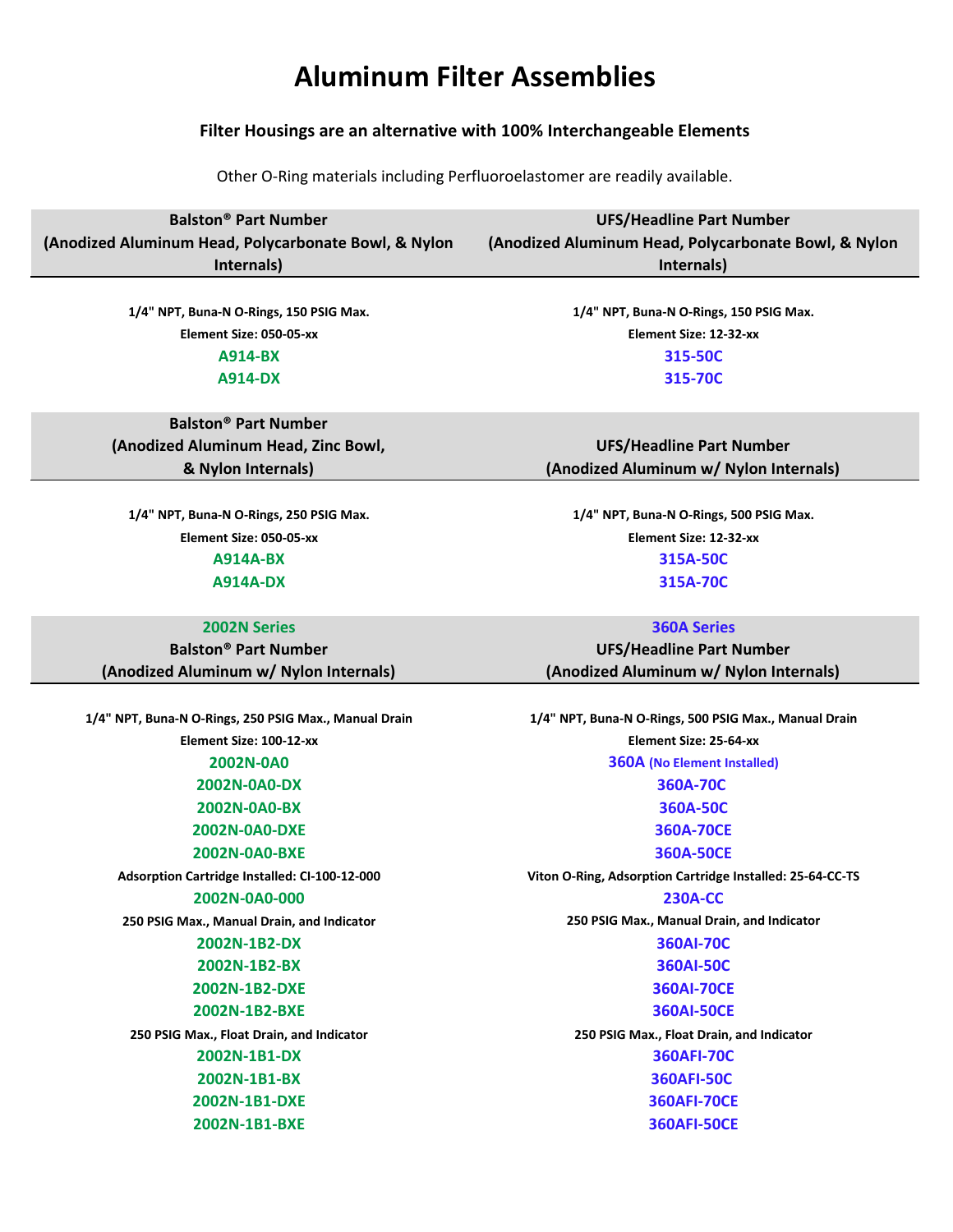### **2003N Series 368A Series**

## **Balston® Part Number**

**(Anodized Aluminum w/ Nylon Internals)**

**3/8" NPT, Buna-N O-Rings, 250 PSIG Max., Manual Drain 3/8" NPT, Buna-N O-Rings, 500 PSIG Max., Manual Drain**

### **2004N Series 365A Series**

**Balston® Part Number (Anodized Aluminum w/ Nylon Internals)**

**2004N-0A0-000 233A-CC**

**UFS/Headline Part Number (Anodized Aluminum w/ Nylon Internals)**

**Element Size: 100-12-xx Element Size: 25-64-xx 2003N-0A0 360A-3/8" (No Element Installed) 2003N-0A0-DX 360A-3/8"-70C 2003N-0A0-BX 360A-3/8"-50C 2003N-0A0-DXE 360A-3/8"-70CE 2003N-0A0-BXE 360A-3/8"-50CE Adsorption Cartridge Installed: CI-100-12-000 Adsorption Cartridge Installed: 25-64-CC-TS 2003N-0A0-000 360A-AD-3/8"-CC-TS 250 PSIG Max., Manual Drain, and Indicator 250 PSIG Max., Manual Drain, and Indicator 2003N-1B2-DX 360AI-3/8"-70C 2003N-1B2-BX 360AI-3/8"-50C 2003N-1B2-DXE 360AI-3/8"-70CE 2003N-1B2-BXE 360AI-3/8"-50CE 250 PSIG Max., Float Drain, and Indicator 250 PSIG Max., Float Drain, and Indicator 2003N-1B1-DX 360AFI-3/8"-70C 2003N-1B1-BX 360AFI-3/8"-50C 2003N-1B1-DXE 360AFI-3/8"-70CE 2003N-1B1-BXE 360AFI-3/8"-50CE**

**UFS/Headline Part Number (Anodized Aluminum w/ Nylon Internals)**

**1/2" NPT, Buna-N O-Rings, 250 PSIG Max., Manual Drain 1/2" NPT, Buna-N O-Rings, 500 PSIG Max., Manual Drain Element Size: 100-12-xx Element Size: 25-64-xx 2004N-0A0 365A (No Element Installed) 2004N-0A0-DX 365A-70C (500 psig) 2004N-0A0-BX 365A-50C (500 psig) 2004N-0A0-DXE 365A-70CE (500 psig) 2004N-0A0-BXE 365A-50CE (500 psig) Adsorption Cartridge Installed: CI-100-12-000 Viton O-Ring, Adsorption Cartridge Installed: 25-64-CC-TS 250 PSIG Max., Manual Drain, and Indicator 250 PSIG Max., Manual Drain, and Indicator 2004N-1B2-DX 365AI-70C 2004N-1B2-BX 365AI-50C 2004N-1B2-DXE 365AI-70CE 2004N-1B2-BXE 365AI-50CE 250 PSIG Max., Float Drain, and Indicator 250 PSIG Max., Float Drain, and Indicator 2004N-1B1-DX 365AFI-70C 2004N-1B1-BX 365AFI-50C 2004N-1B1-DXE 365AFI-70CE 2004N-1B1-BXE 365AFI-50CE**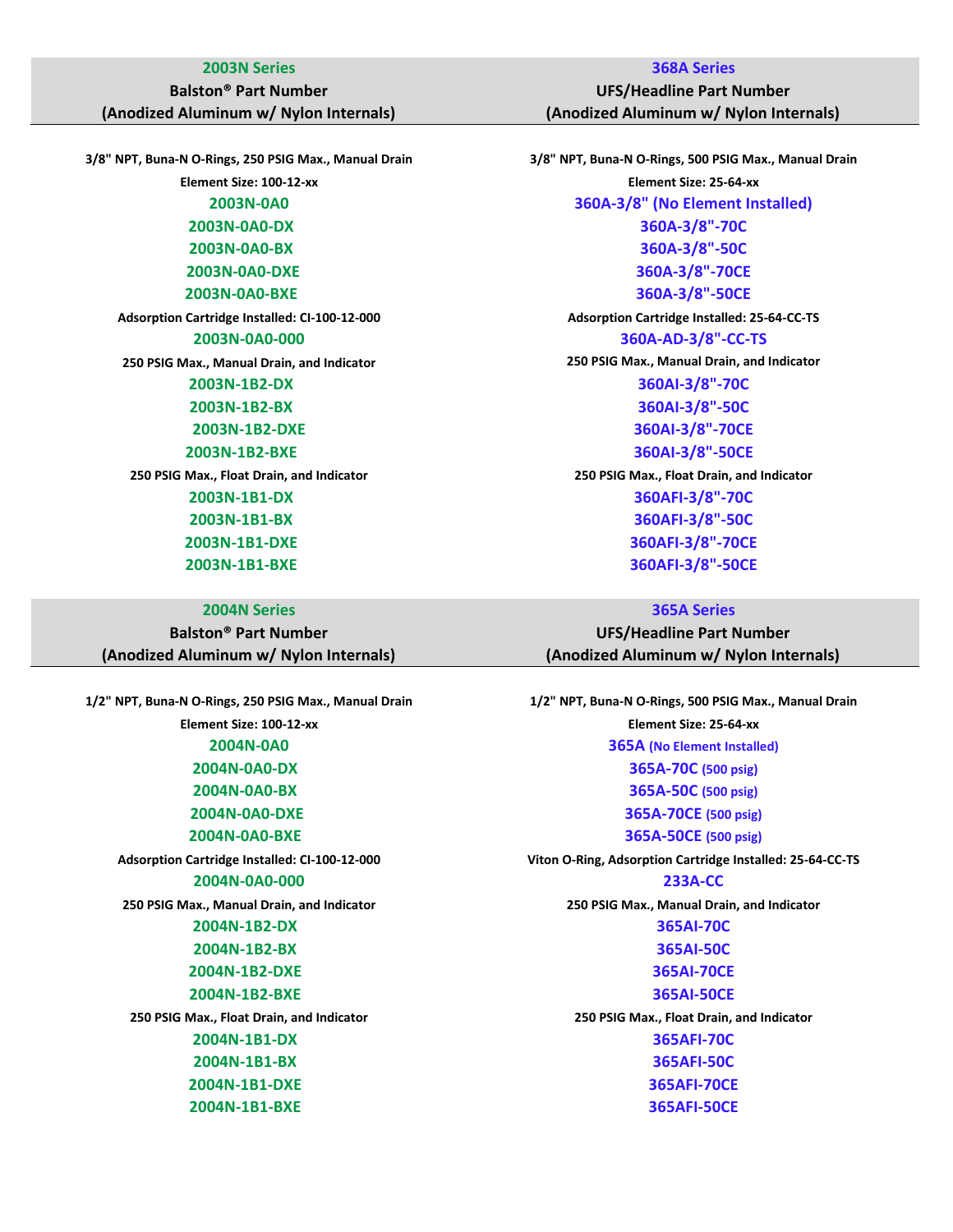### **2104N Series 370A Series**

### **Balston® Part Number**

**(Anodized Aluminum w/ Nylon Internals)**

**1/2" NPT, Buna-N O-Rings, 250 PSIG Max., Manual Drain 1/2" NPT, Buna-N O-Rings, 500 PSIG Max., Manual Drain**

| <b>Balston<sup>®</sup> Part Number</b>    |
|-------------------------------------------|
| (Anodized Aluminum w/ Aluminum Internals) |

**UFS/Headline Part Number (Anodized Aluminum w/ Nylon Internals)**

**Element Size: 100-25-xx Element Size: 25-178-xx 2104N-0A0 375A (No Element Installed) 2104N-0A0-DX 375A-70C 2104N-0A0-BX 375A-50C 2104N-0A0-DXE 375A-70CE 2104N-0A0-BXE 375A-50CE Adsorption Cartridge Installed: CI-100-25-000 Adsorption Cartridge Installed: 25-178-CC-TS 2104N-0A0-000 253A-CC 250 PSIG Max., Manual Drain, and Indicator 250 PSIG Max., Manual Drain, and Indicator 2104N-1B2-DX 375AI-70C 2104N-1B2-BX 375AI-50C 2104N-1B2-DXE 375AI-70CE 2104N-1B2-BXE 375AI-50CE 250 PSIG Max., Float Drain, and Indicator 250 PSIG Max., Float Drain, and Indicator 2104N-1B1-DX 375AFI-1-70C 2104N-1B1-BX 375AFI-50C 2104N-1B1-DXE 375AFI-70CE 2104N-1B1-BXE 375AFI-50CE**

**2206N Series 380AHP Series**

**UFS/Headline Part Number (Anodized Aluminum w/ Nylon Internals)**

**3/4" NPT, Buna-N O-Rings, 250 PSIG Max. 3/4" NPT, Buna-N O-Rings, 1500 PSIG Max. Element Size: 150-19-xx Element Size: 38-152-xx-DOE 2206N-0A0 380AHP (No Element Installed) 2206N-0A0-DX 380AHP-70CS-DOE 2206N-0A0-BX 380AHP-50CS-DOE 2206N-0A0-DXE 380AHP-70CSE-DOE 2206N-0A0-BXE 380AHP-50CSE-DOE Adsorption Cartridge Installed: CI-150-19-000 Adsorption Cartridge Installed: 38-152-CC-TS 2206N-0A0-000 380AHP-AD-CC 250 PSIG Max., Manual Drain, and Indicator 500 PSIG Max., Manual Drain, and Indicator 2206N-1B2-DX 380AHPVDI-70CS-DOE 2206N-1B2-BX 380AHPVDI-50CS-DOE 2206N-1B2-DXE 380AHPVDI-70CSE-DOE 2206N-1B2-BXE 380AHPVDI-50CSE-DOE 250 PSIG Max., Float Drain, and Indicator 250 PSIG Max., Float Drain, and Indicator 2206N-1B1-DX 380AHPFVDI-70CS-DOE 2206N-1B1-BX 380AHPFVDI-50CS-DOE 2206N-1B1-DXE 380AHPFVDI-70CSE-DOE 2206N-1B1-BXE 380AHPFVDI-50CSE-DOE**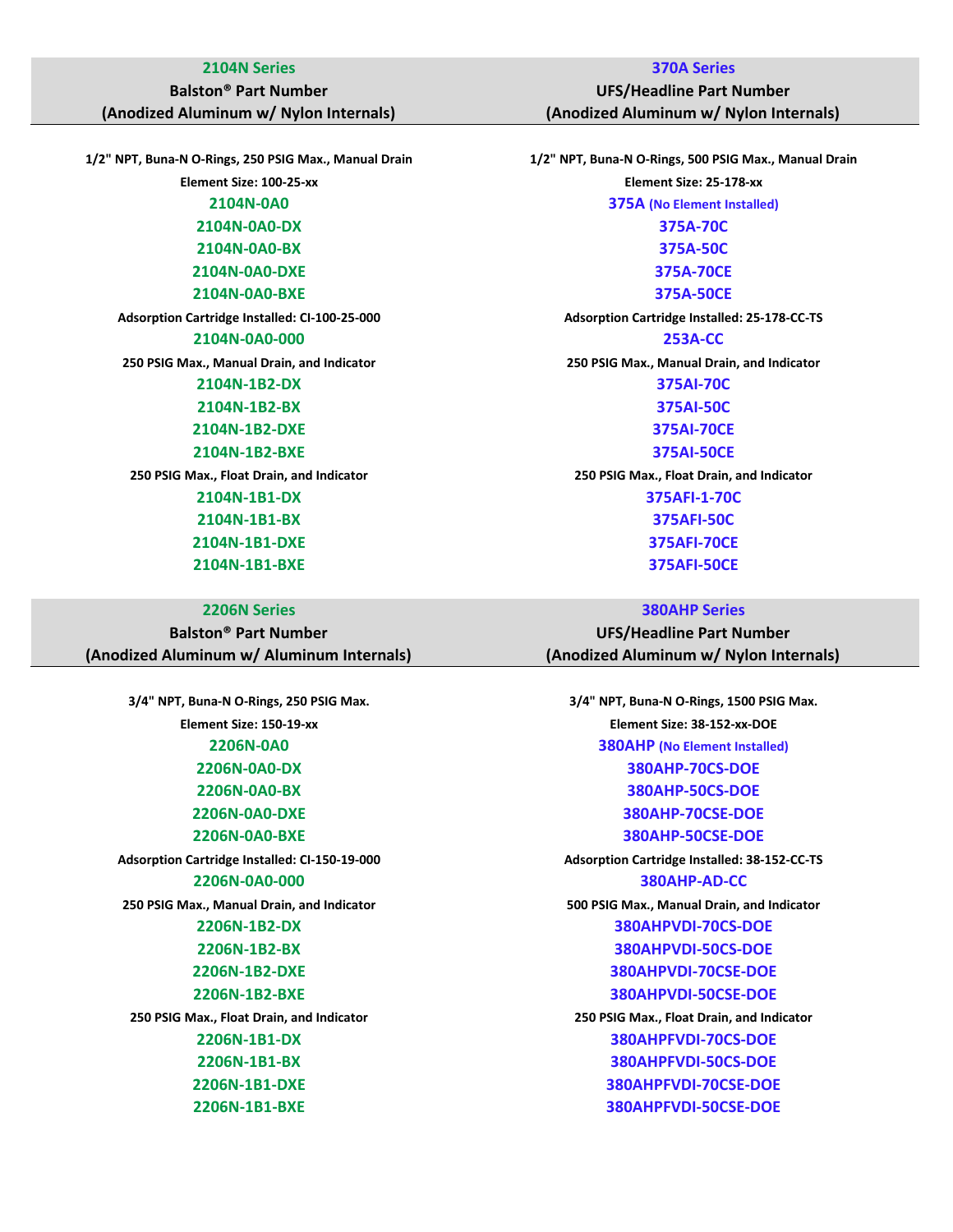## **Balston® Part Number**

**(Anodized Aluminum w/ Aluminum Internals)**

**1" NPT, Buna-N O-Rings, 250 PSIG Max., Manual Drain 1" NPT, Buna-N O-Rings, 1500 PSIG Max., Manual Drain**

| <b>Balston<sup>®</sup> Part Number</b>    |
|-------------------------------------------|
| (Anodized Aluminum w/ Aluminum Internals) |

**2208N Series 383AHP Series**

**UFS/Headline Part Number (Anodized Aluminum w/ Nylon Internals)**

**Element Size: 150-19-xx Element Size: 38-152-xx-DOE 2208N-0A0 383AHP (No Element Installed) 2208N-0A0-DX 383AHP-70CS-DOE 2208N-0A0-BX 383AHP-50CS-DOE 2208N-0A0-DXE 383AHP-70CSE-DOE 2208N-0A0-BXE 383AHP-50CSE-DOE Adsorption Cartridge Installed: CI-150-19-000 Adsorption Cartridge Installed: 38-152-CC-TS 2208N-0A0-000 383AHP-AD-CC 250 PSIG Max., Manual Drain, and Indicator 500 PSIG Max., Manual Drain, and Indicator 2208N-1B2-DX 383AHPVDI-70CS-DOE 2208N-1B2-BX 383AHPVDI-50CS-DOE 2208N-1B2-DXE 383AHPVDI-70CSE-DOE 2208N-1B2-BXE 383AHPVDI-50CSE-DOE 250 PSIG Max., Float Drain, and Indicator 250 PSIG Max., Float Drain, and Indicator 2208N-1B1-DX 383AHPFVDI-70CS-DOE 2208N-1B1-BX 383AHPFVDI-50CS-DOE 2208N-1B1-DXE 383AHPFVDI-70CSE-DOE 2208N-1B1-BXE 383AHPFVDI-50CSE-DOE**

> **2312N Series 385AHP Series UFS/Headline Part Number (Anodized Aluminum w/ Nylon Internals)**

**1 1/2" NPT, Buna-N O-Rings, 250 PSIG Max., Manual Drain 1 1/2" NPT, Buna-N O-Rings, 1000 PSIG Max., Manual Drain Element Size: 200-35-xx Element Size: 51-230-xx 2312N-0A0 385AHP (No Element Installed) 2312N-0A0-DX 385AHP-70CS 2312N-0A0-BX 385AHP-50CS 2312N-0A0-DXE 385AHP-70CSE 2312N-0A0-BXE 385AHP-50CSE Adsorption Cartridge Installed: CI-200-35-000 Adsorption Cartridge Installed: 51-230-CC-TS 2312N-0A0-000 385AHP-AD-CC 250 PSIG Max., Manual Drain, and Indicator 500 PSIG Max., Manual Drain, and Indicator 2312N-1B2-DX 385AHPVDI-70CS 2312N-1B2-BX 385AHPVDI-50CS 2312N-1B2-DXE 385AHPVDI-70CSE 2312N-1B2-BXE 385AHPVDI-50CSE 250 PSIG Max., Float Drain, and Indicator 250 PSIG Max., Float Drain, and Indicator 2312N-1B1-DX 385AHPFVDI-70CS 2312N-1B1-BX 385AHPFVDI-50CS 2312N-1B1-DXE 385AHPFVDI-70CSE 2312N-1B1-BXE 385AHPFVDI-50CSE**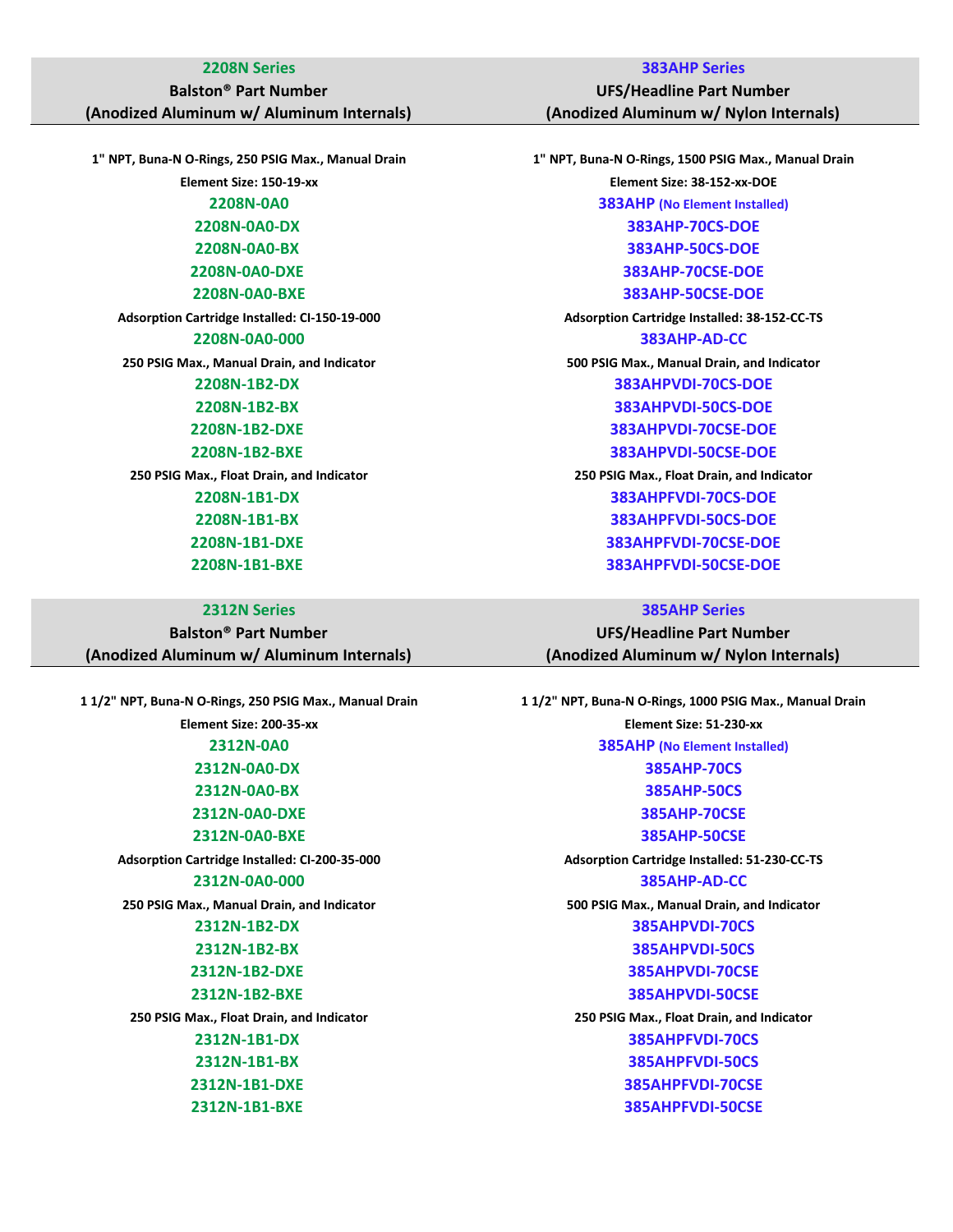### **Balston® Part Number (Anodized Aluminum w/ Stainless Steel Internals)**

**2" NPT, Buna-N O-Rings, 250 PSIG Max. 2" NPT, Buna-N O-Rings, 1000 PSIG Max. A15/80-0A0-DX 390AHP-70CS A15/80-0A0-DXE 390AHP-70CSE**

### **A15/80 Series 390AHP Series**

**UFS/Headline Part Number (Anodized Aluminum w/ Nylon Internals)**

**Element Size: 200-80-xx Element Size: 51-476-xx A15/80-0A0 390AHP (No Element Installed) A15/80-0A0-BX 390AHP-50CS A15/80-0A0-BXE 390AHP-50CSE Adsorption Cartridge Installed: CI-200-80-000 Adsorption Cartridge Installed: 51-476-CC-TS A15/80-0A0-000 390AHP-AD-CC 250 PSIG Max., Float Drain, and Indicator 250 PSIG Max., Float Drain, and Indicator A15/80-1B1-DX 390AHPFVDI-70CS A15/80-1B1-BX 390AHPFVDI-50CS A15/80-1B1-DXE 390AHPFVDI-70CSE A15/80-1B1-BXE 390AHPFVDI-50CSE**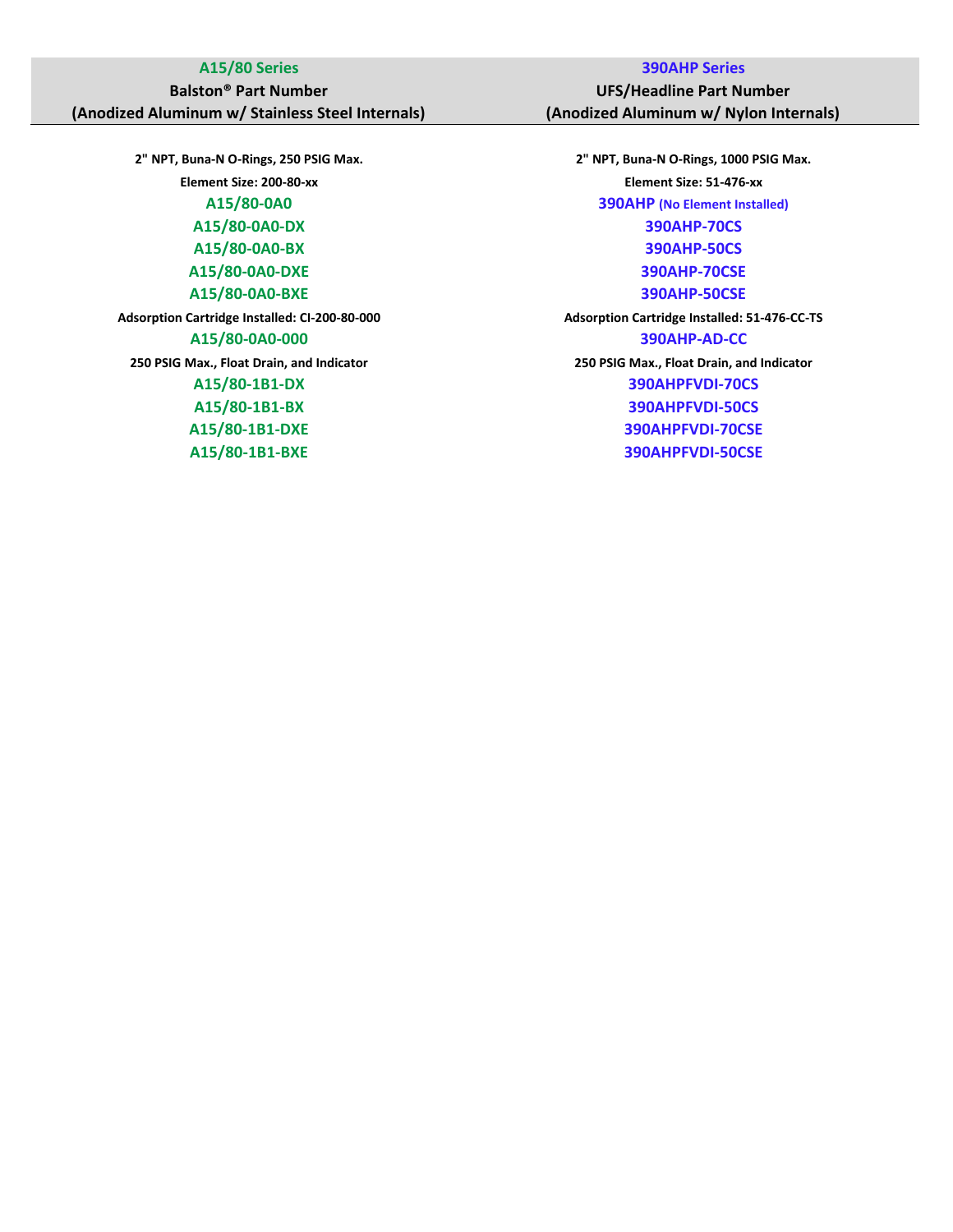## **Anodized Aluminum Filter Regulators**

**Cross Comparisons are based on functionality but not interchangeable.**

| <b>Balston® Part Number</b>                              | <b>UFS/Headline Part Number</b>                                |
|----------------------------------------------------------|----------------------------------------------------------------|
| (Anodized Aluminum Head w/ Polycarbonate Bowl)           | (Anodized Aluminum Head w/ Polycarbonate Bowl)                 |
|                                                          |                                                                |
| 1/4" NPT, Buna-N O-Rings, Brass Internals, 150 Max. PSIG | 1/4" NPT, Buna-N O-Rings, Nylon Internals, 150 Max. PSIG       |
| Element Size: 050-05-BX                                  | Element Size: 12-32-50C                                        |
| AFR-940-30 (0-30 PSI Regulation Range)                   | FR516-1/4"-30R (0-30 PSI Regulation Range)                     |
| AFR-940-60 (5-60 PSI Regulation Range)                   | FR516-1/4"-60R (5-60 PSI Regulation Range)                     |
| AFR-940-130 (1-130 PSI Regulation Range)                 | FR516-1/4"-130R (10-130 PSI Regulation Range)                  |
|                                                          | *1/8" NPT Available                                            |
|                                                          |                                                                |
| <b>Balston<sup>®</sup> Part Number</b>                   | <b>UFS/Headline Part Number</b>                                |
|                                                          |                                                                |
| (Anodized Aluminum)                                      | (Anodized Aluminum)                                            |
|                                                          |                                                                |
| 1/4" NPT, Buna-N O-Rings, Brass Internals, 250 Max. PSIG | 1/4" NPT, Buna-N O-Rings, Nylon/Brass Internals, 250 Max. PSIG |
| Element Size: 050-05-BX                                  | Element Size: 12-32-50C                                        |
| AFR-940A-30 (0-30 PSI Regulation Range)                  | FRA516-1/4"-30R (0-30 PSI Regulation Range)                    |
| AFR-940A-60 (5-60 PSI Regulation Range)                  | FRA516-1/4"-60R (5-60 PSI Regulation Range)                    |
| AFR-940A-130 (10-130 Regulation Range)                   | FRA516-1/4"-130R (10-130 PSI Regulation Range)                 |
|                                                          | *1/8" NPT Available                                            |
|                                                          |                                                                |

| <b>Balston<sup>®</sup> Part Number</b>         | UFS/Headline Part Number                       |
|------------------------------------------------|------------------------------------------------|
| (Anodized Aluminum Head w/ Polycarbonate Bowl) | (Anodized Aluminum Head w/ Polycarbonate Bowl) |

### **Balston® Part Number (Anodized Aluminum)**

**1/4" NPT, Buna-N O-Rings, Brass Internals, 150 Max. PSIG 1/4" NPT, Buna-N O-Rings, Nylon/Brass Internals, 150 Max. PSIG Element Size: 100-12-BX Element Size: 25-64-50CW AFR-920-30 (0-30 PSI Regulation Range) FRT066-1/4"-30R (0-30 PSI Regulation Range) AFR-920-60 (5-60 PSI Regulation Range) FRT066-1/4"-60R (5-60 PSI Regulation Range) AFR-920-130 (10-130 PSI Regulation Range) FRT066-1/4"-130R (10-130 PSI Regulation Range) \*1/2" NPT Available**

### **UFS/Headline Part Number (Anodized Aluminum)**

**1/4" NPT, Buna-N O-Rings, Brass Internals, 250 Max. PSIG 1/4" NPT, Buna-N O-Rings, Nylon/Brass Internals, 250 Max. PSIG Element Size: 100-12-BX Element Size: 25-64-50CW AFR-920A-30 (0-30 PSI Regulation Range) FRAT066-1/4"-30R (0-30 PSI Regulation Range) AFR-920A-60 (5-60 PSI Regulation Range) FRAT066-1/4"-60R (5-60 PSI Regulation Range) AFR-920A-130 (10-130 PSI Regulation Range) FRAT066-1/4"-130R (10-130 PSI Regulation Range) \*1/2" NPT Available**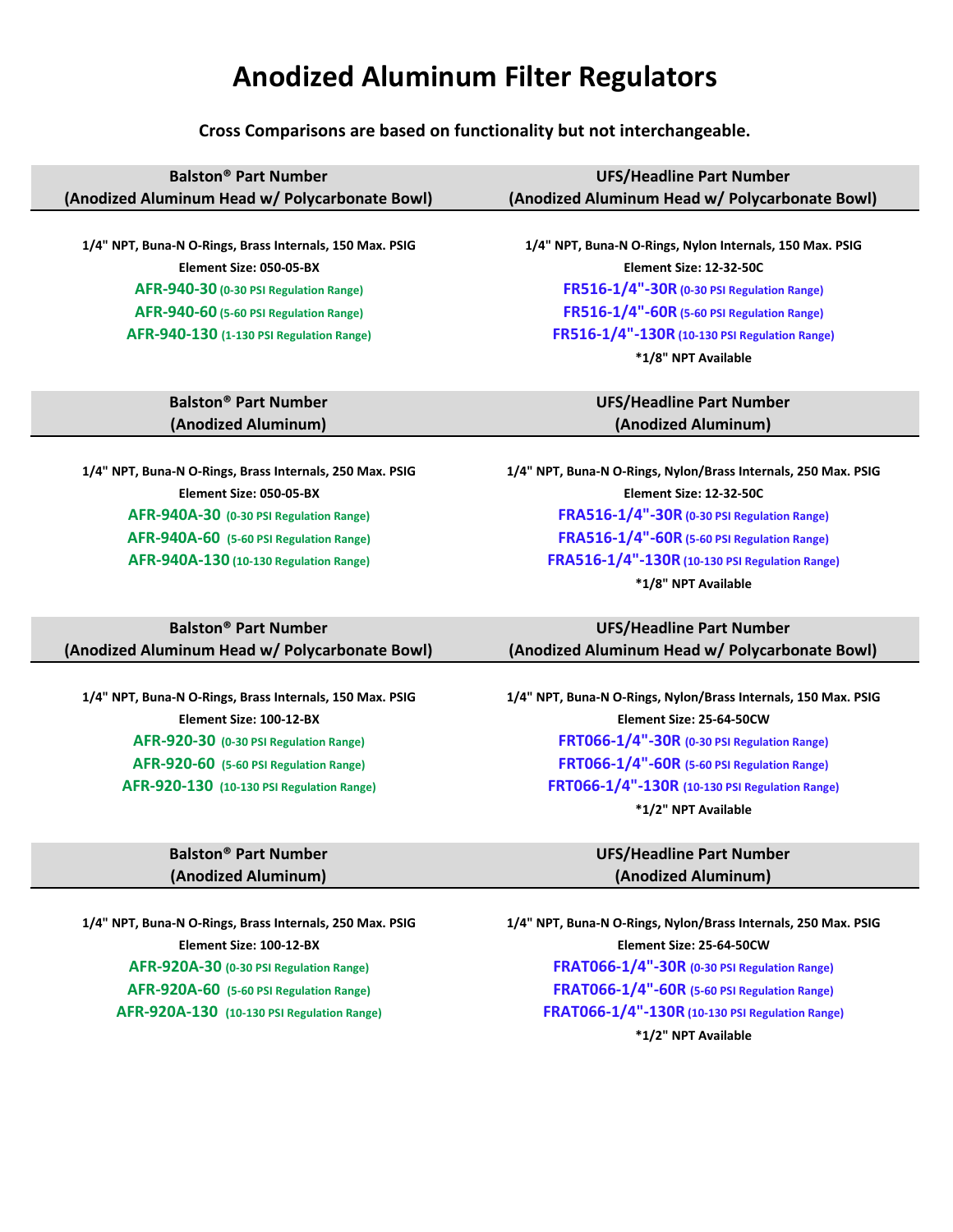# **Stainless Steel Filter Housings & Fast Loop Housings**

### **Filter Housings are an alternative with 100% Interchangeable Elements**

Viton O-Rings are Standard, other O-Ring materials including Perfluoroelastomer are readily available.

| <b>Balston<sup>®</sup> Part Number</b>   | <b>UFS/Headline Part Number</b>          |
|------------------------------------------|------------------------------------------|
| (Max. Pressure: 5000 PSI, Viton O-Rings) | (Max. Pressure: 5000 PSI, Viton O-Rings) |
|                                          |                                          |
| <b>Element Sold Separately</b>           | <b>Element Sold Separately</b>           |
| 105S6 (1/8")                             | 110                                      |
| 105S6-1/4                                | 112                                      |
| 91S6 (1/8")                              | 120                                      |
| $91S6 - 1/4"$                            | 122                                      |
| 95S6 (1/8")                              | 120                                      |
| 95S6-1/4"                                | 122                                      |
| 47S6 (1/8")                              | 120B4 (5 Ports)                          |
| 47S6-1/4"                                | 122B4 (5 Ports)                          |
| 85(1/4")                                 | 122LB (Long Bowl)                        |
|                                          |                                          |
| <b>Balston<sup>®</sup> Part Number</b>   | <b>UFS/Headline Part Number</b>          |
| (Max. Pressure: 425 PSI, Viton O-Rings)  | (Max. Pressure: 150 PSI, Viton O-Rings)  |
|                                          |                                          |
| <b>Element Sold Separately</b>           | <b>Element Sold Separately</b>           |
| $31S6 - 1/4"$                            | 137                                      |
| 31S6 (1/2")                              | 138                                      |
| 33S6-1/4" (1/8" Drain)                   | 137                                      |
| 33S6 (1/2" NPT, 1/8" Drain)              | 138                                      |
|                                          |                                          |
|                                          | Our 1500 PSIG Max Pressure Option:       |
| $31S6 - 1/4"$                            | 130                                      |
| 3156 (1/2")                              | 132                                      |
| 33S6-1/4" (1/8" Drain)                   | 130                                      |
| 33S6 (1/2" NPT, 1/8" Drain)              | 132                                      |
|                                          |                                          |
|                                          |                                          |
| <b>Balston<sup>®</sup> Part Number</b>   | <b>UFS/Headline Part Number</b>          |
| (Max. Pressure: 250 PSI, PTFE O-Rings)   | (Max. Pressure: 1500 PSI, PTFE O-Rings)  |

## **Stainless Steel Housings**

**No Drain, Element Included No Drain, Element Included A34 134S-80CS**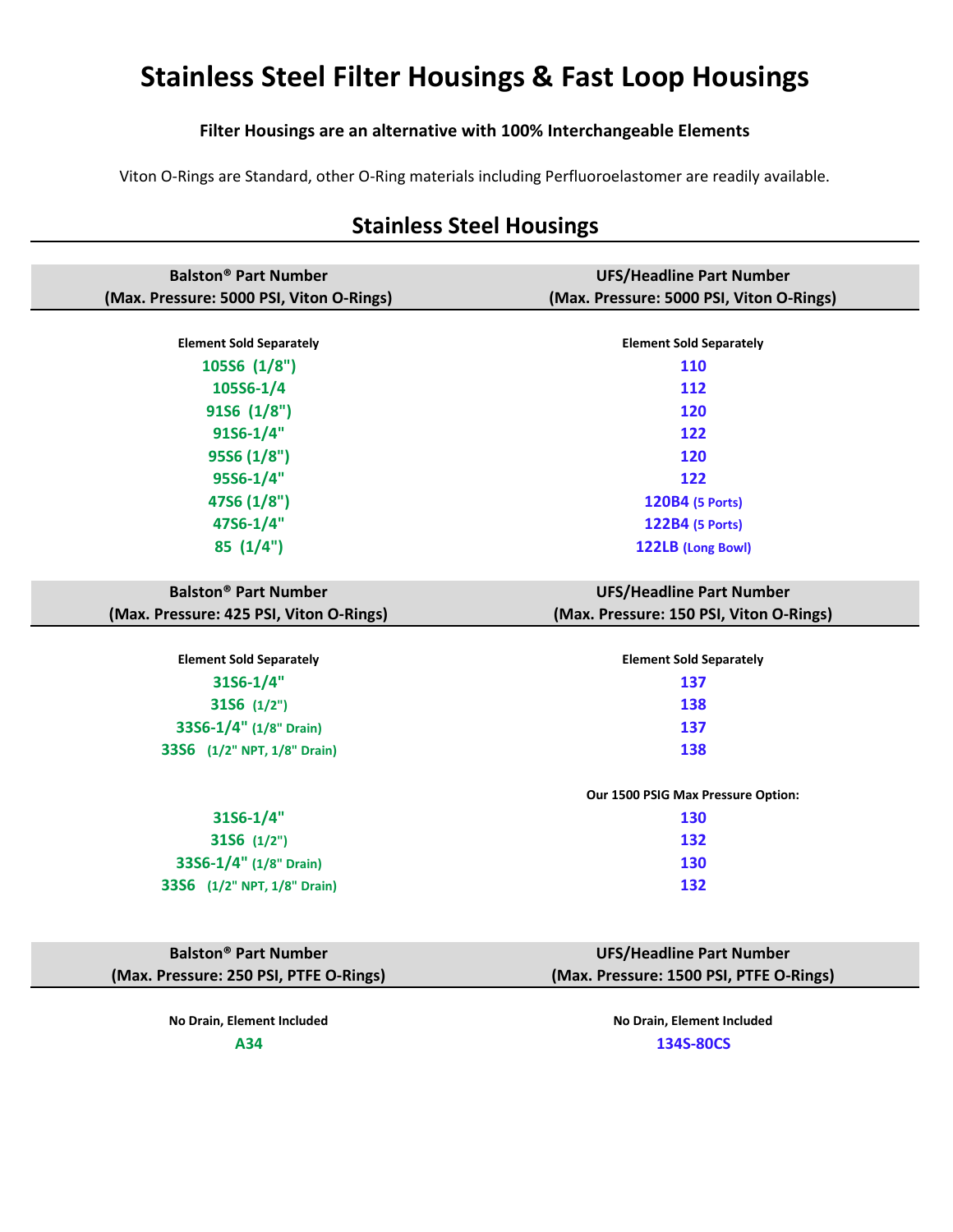| <b>Balston<sup>®</sup> Part Number</b>   | <b>UFS/Headline Part Number</b>          |
|------------------------------------------|------------------------------------------|
| (Max. Pressure: 100 PSI, Viton O-Rings)  | (Max. Pressure: 100 PSI, Viton O-Rings)  |
|                                          |                                          |
| 1/4" NPT, Element Sold Separately        | 1/4" NPT, Element Sold Separately        |
| $31G-1/4"$                               | 137G                                     |
| 33G-1/4"                                 | 137G                                     |
| 41G-1/4"                                 | 147G                                     |
| 45G-1/4"                                 | 147G                                     |
| 1/2" NPT, Element Sold Separately        | 1/2" NPT, Element Sold Separately        |
| <b>31G</b>                               | <b>138G</b>                              |
| <b>33G</b>                               | 138G                                     |
| 41G                                      | 148G                                     |
| 45G                                      | 148G                                     |
|                                          |                                          |
| <b>Balston<sup>®</sup> Part Number</b>   | <b>UFS/Headline Part Number</b>          |
| (Max. Pressure: 250 PSI, Viton O-Rings)  | (Max. Pressure: 150 PSI, Viton O-Rings)  |
|                                          |                                          |
| <b>Element Sold Separately</b>           | <b>Element Sold Separately</b>           |
| $41S6 - 1/4$ "                           | 147                                      |
| 41S6 (1/2" NPT)                          | 148                                      |
| 45S6-1/4"                                | 147                                      |
| 45S6 (1/2" NPT)                          | 148                                      |
|                                          | Our 1500 PSIG Max Pressure Option:       |
| $41S6 - 1/4$ "                           | 140                                      |
| 41S6 (1/2" NPT)                          | 142                                      |
|                                          |                                          |
| <b>Balston<sup>®</sup> Part Number</b>   | <b>UFS/Headline Part Number</b>          |
| (Max. Pressure: 800 PSI, Viton O-Rings)  | (Max. Pressure: 1500 PSI, Viton O-Rings) |
|                                          |                                          |
| 1" NPT, Element Sold Separately          | 1" NPT, Element Sold Separately          |
| $27/35$ $(1")$                           | 150                                      |
| $27/80$ $(1")$                           | 160                                      |
|                                          |                                          |
| <b>Balston<sup>®</sup> Part Number</b>   | <b>UFS/Headline Part Number</b>          |
| (Max. Pressure: 3000 PSI, Viton O-Rings) | (Max. Pressure: 3000 PSI, Viton O-Rings) |
|                                          |                                          |
| 1" NPT, Element Sold Separately          | 1" NPT, Element Sold Separately          |
| 27/35-3000 (1")                          | <b>150HP</b>                             |
| 27/80-3000 (1")                          | <b>160HP</b>                             |
|                                          |                                          |
| <b>Balston<sup>®</sup> Part Number</b>   | <b>UFS/Headline Part Number</b>          |
| (Max. Pressure: 4000 PSI, Viton O-Rings) | (Max. Pressure: 6000 PSI, Viton O-Rings) |
|                                          |                                          |

**1/2" NPT, 1/8" Drain, Element Sold Separately 1/2" NPT, 1/4" Drain, Element Sold Separately**

**37/12 132VP**

**37/25 142VP Our 3000 PSIG Max Pressure Option: 37/12 132HP 37/25 142HP**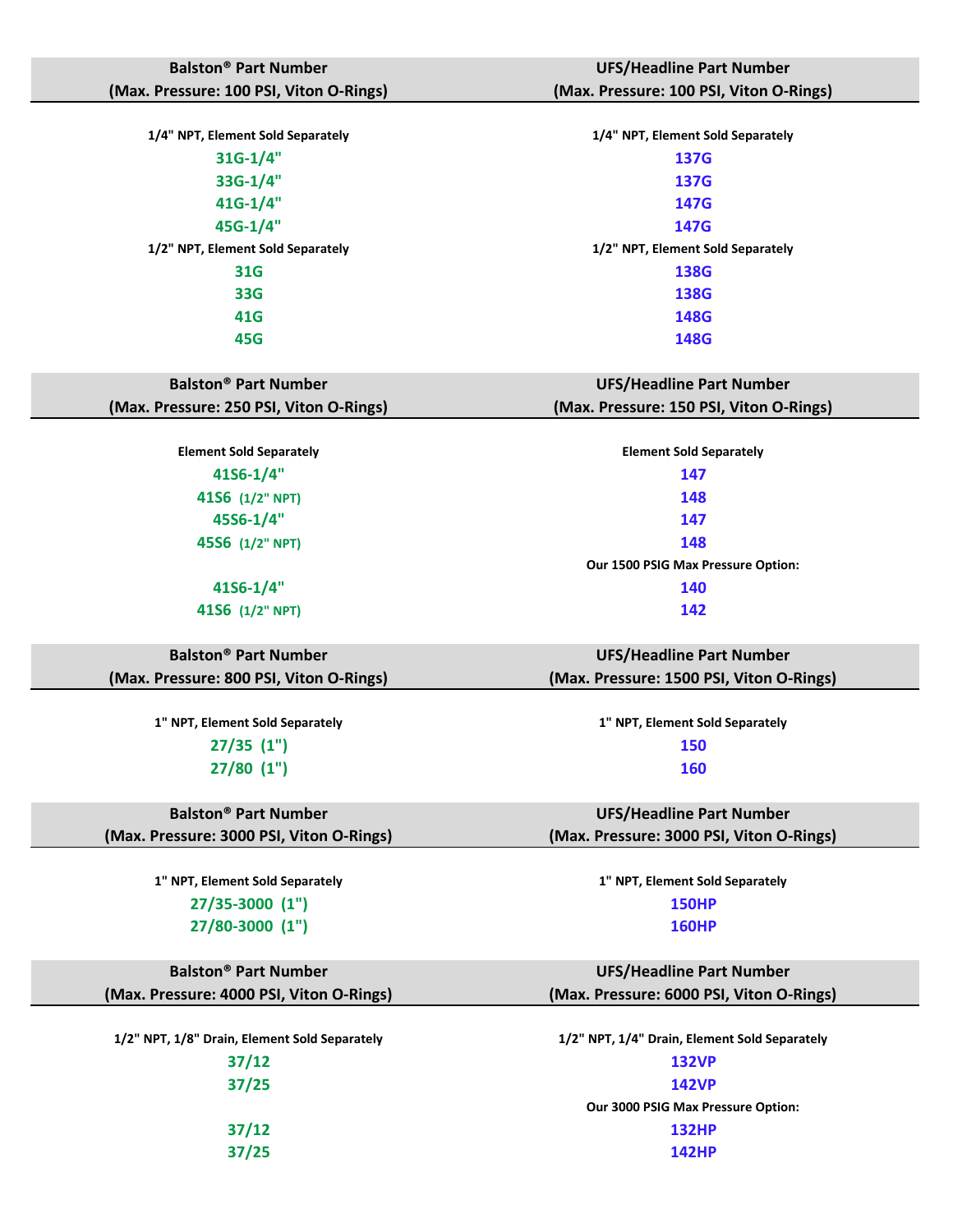**2" NPT, 1/4" Drain, Element Sold Separately 2" NPT, 1/4" Drain, Element Sold Separately**

**15/80SG 162**

**UFS/Headline Part Number (Max. Pressure: 1500 PSIG, Viton O-Rings)**

**UFS/Headline Part Number (Max. Pressure: 5000 PSI, Viton O-Rings)**

**UFS/Headline Part Number (Max. Pressure: 1500 PSI, Viton O-Rings)**

### **In-Line Filter Housing**

**Balston® Part Number (Max. Pressure: 5000 PSI, Viton O-Rings)**

> **1/4" NPT, Element Sold Separately 1/4" NPT, Element Sold Separately 97S6 (1/4") 116IL**

**Balston® Part Number (Max. Pressure: 100 PSI, Viton O-Rings)**

> **1/2" NPT, Element Sold Separately 1/2" NPT, Element Sold Separately 30/12 136IL 30/25 146IL**

### **Fast Loop Housings**

**Balston® Part Number (Stainless Steel Head, Pyrex Glass Bowl)**

**100 PSIG Max. Pressure, Viton O-Rings Element Sold Separately**

> **31GCFL-1/4" 137G 41GCFL-1/4" 147G**

**Balston® Part Number (Stainless Steel Head and Bowl)**

**425 PSIG Max. Pressure, Viton O-Rings Element Sold Separately 31S6CFL-1/4" 137**

**41S6CFL-1/4" 147**

**5000 PSIG Max. Pressure, Viton O-Rings Element Sold Separately 48S6 (1/4") 126IL-3**

**1500 PSIG Max. Pressure, 1/2" Inlet/Outlet, 1/4" Sample Port Viton O-Rings, Element Sold Separately**

### **49S6 (1/2") 146IL-3**

**UFS/Headline Part Number (Stainless Steel Head, Pyrex Glass Bowl)**

**Element Sold Separately**

**UFS/Headline Part Number (Stainless Steel Head and Bowl)**

**150 PSIG Max. Pressure, Viton O-Rings Element Sold Separately**

**5000 PSIG Max. Pressure, Viton O-Rings Element Sold Separately**

**1500 PSIG Max. Pressure, 1/2" Inlet/Outlet, 1/4" Sample Port Viton O-Rings, Element Sold Separately**

**100 PSIG Max. Pressure, Viton O-Rings**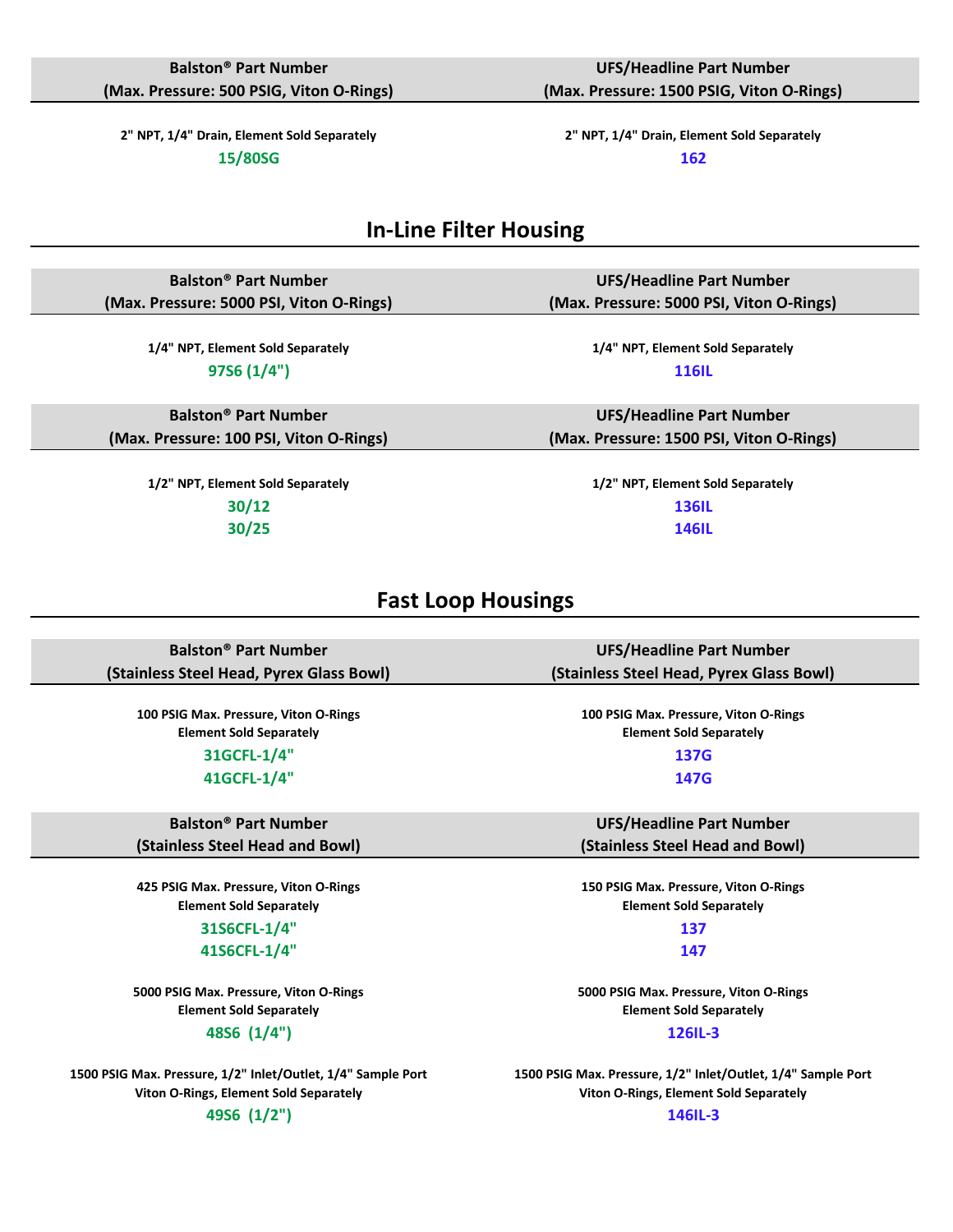**Balston® Part Number (Max. Pressure: 20 PSI)**

**1/4" NPT, Viton O-Rings Element Sold Separately 38/12 (1/4") H130S-TR**

**UFS/Headline Part Number (Max. Pressure: 30 PSI)**

**1/4" NPT, Silicone O-Rings Element Sold Separately 38/25 (1/4") H140S-TR**

### **PTFE Housings**

**Balston® Part Number (Max. Pressure: 150 PSI)**

**Viton O-Rings, Element Sold Separately Viton O-Rings, Element Sold Separately 95T (1/8" NPT) 120P (1/8" NPT) 95T (1/4" NPT) 122P (1/4" NPT)**

**UFS/Headline Part Number (Max. Pressure: 100 PSI)**

## **Compressed Air & Gas Water Separators**

**Cross Comparisons are based on functionality but not interchangeable.**

Other O-Rings including Perfluoroelastomer are readily available.

| <b>Balston<sup>®</sup> Part Number</b> | <b>UFS/Headline Part Number</b>     |
|----------------------------------------|-------------------------------------|
| (Max. Pressure: 232 PSI)               | (Max. Pressure: See Below)          |
|                                        |                                     |
| Anodized Aluminum w/ Viton O-Rings     | Anodized Aluminum w/ Buna-N O-Rings |
| <b>WS002N 1/4"</b>                     | 360ACP-1/4" (500 PSIG)              |
| <b>WS003N 3/8"</b>                     | 368ACP-3/8" (500 PSIG)              |
| <b>WS004N 1/2"</b>                     | 365ACP-1/2" (500 PSIG)              |
| <b>WSOH3N 3/8"</b>                     | 375ACP-1/2" (500 PSIG)              |
| <b>WS0H4N 1/2"</b>                     | 375ACP-1/2" (500 PSIG)              |
| <b>WS006N 3/4"</b>                     | 370ACP-4050-3/4" (500 PSIG)         |
| <b>WS008N1"</b>                        | 370ACP-4050-3/4" (500 PSIG)         |
| <b>WSOH6N 3/4"</b>                     | 380AHPCP-3/4" (1500 PSIG)           |
| WSOH8N 1"                              | 383AHPCP-1" (1500 PSIG)             |
| <b>WS0010N 1-1/4"</b>                  | 385AHPCP-1-1/4"" (1500 PSIG)        |
| WS0012N 1-1/2"                         | 385AHPCP-1-1/2" (1500 PSIG)         |
| <b>WSOH10N 1-1/4"</b>                  | 385AHPCP-1-1/4" (1000 PSIG)         |
| <b>WSOH12N 1-1/2"</b>                  | 385AHPCP-1-1/2" (1000 PSIG)         |
| <b>WS0016N 2"</b>                      | 385AHPCP-2" (1000 PSIG)             |
| <b>WS0020N 2-1/2"</b>                  | 390AHPCP-2" (1000 PSIG)             |
|                                        |                                     |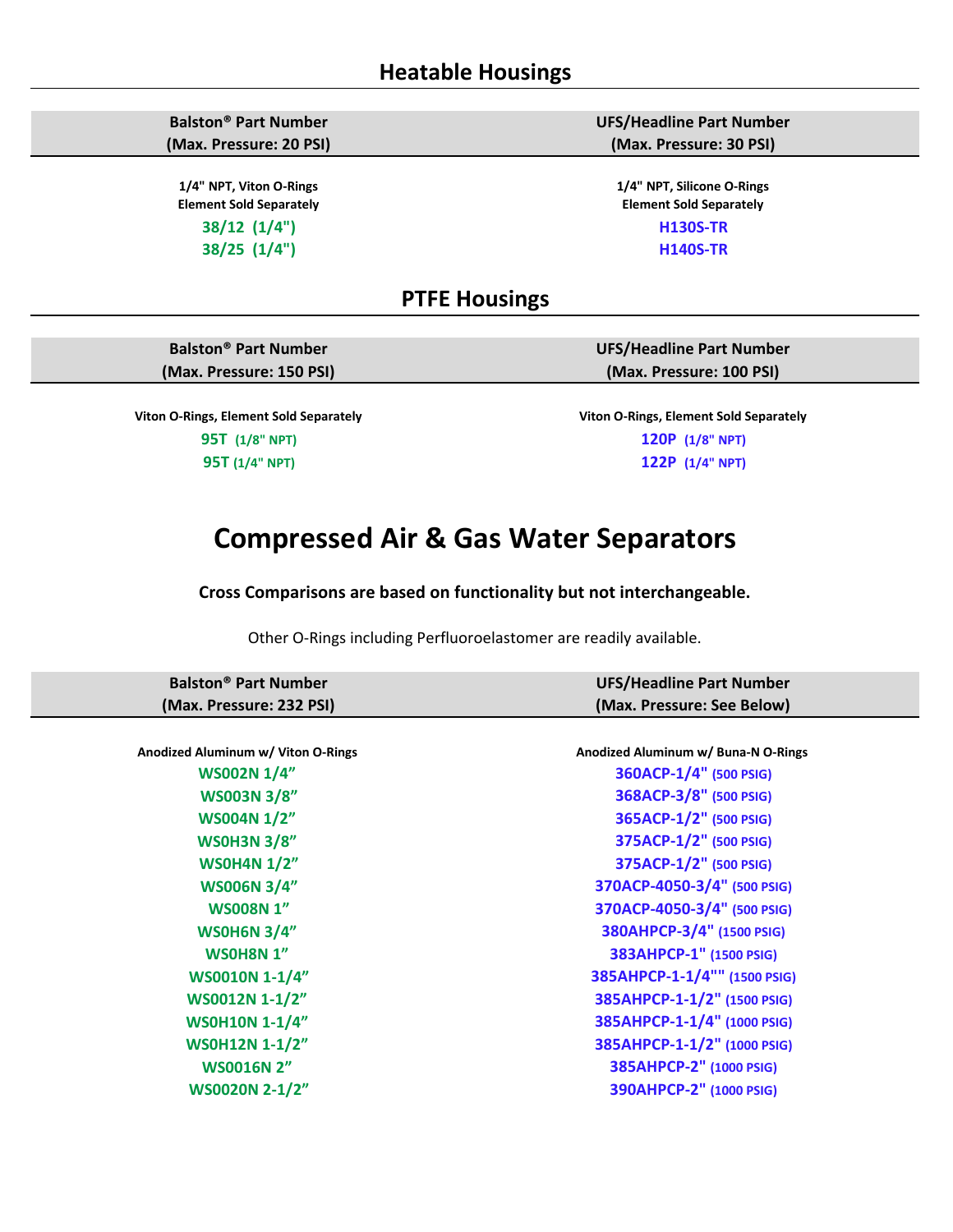# **Plastic Filter Housings**

### **Cross Comparisons are based on functionality but not interchangeable.**

Alternative O-Rings Including Perfluoroelastomer are readily available.

| <b>Balston<sup>®</sup> Part Number</b>          | <b>UFS/Headline Part Number</b>                  |
|-------------------------------------------------|--------------------------------------------------|
| (Nylon)                                         | (Nylon)                                          |
|                                                 |                                                  |
| 1/4" NPT, Viton O-Rings, 125 PSIG Max. Pressure | 1/4" NPT, Viton O-Rings, 100 PSIG Max. Pressure  |
| Element Size: LP-100-12-xx                      | Element Size: PEL-25-64-xx                       |
| <b>58P</b>                                      | <b>750N</b>                                      |
|                                                 | *1/2" NPT Available                              |
|                                                 |                                                  |
| <b>Balston<sup>®</sup> Part Number</b>          | <b>UFS/Headline Part Number</b>                  |
| (Nylon Head, Polycarbonate Bowl)                | (Nylon)                                          |
|                                                 |                                                  |
| 1/4" NPT, Viton O-Rings, 10 PSIG Max. Pressure  | 1/4" NPT, Viton O-Rings, 100 PSIG Max. Pressure  |
| Element Size: 100-12-xx                         | Element Size: 25-64-xx                           |
| <b>58N</b>                                      | <b>750N</b>                                      |
|                                                 | *1/2" NPT Available                              |
|                                                 |                                                  |
| <b>Balston<sup>®</sup> Part Number</b>          | <b>UFS/Headline Part Number</b>                  |
| (Polypropylene)                                 | (Polypropylene Head/SAN Bowl)                    |
|                                                 |                                                  |
| 3/8" NPT, EPR Seals, 125 PSIG Max. Pressure     | 3/8" NPT, Buna-N O-Rings, 125 PSIG Max. Pressure |
| Element Size: LP-200-18-xx                      | Element Size: LE-818-xx                          |
| 53/18                                           | 718                                              |
|                                                 |                                                  |
| <b>Balston<sup>®</sup> Part Number</b>          | <b>UFS/Headline Part Number</b>                  |
| (Polypropylene)                                 | (Polypropylene)                                  |
|                                                 |                                                  |
| 3/4" NPT, EPR Seals, 125 PSIG Max. Pressure     | 3/4" NPT, Buna-N O-Rings, 125 PSIG Max. Pressure |
| Element Size: LP-200-18-xx                      | Element Size: LE-820-xx                          |
| 53/50                                           | <b>720B</b>                                      |
|                                                 |                                                  |
| <b>Balston<sup>®</sup> Part Number</b>          | <b>UFS/Headline Part Number</b>                  |
| (Polypropylene)                                 | (Polypropylene Head/SAN Bowl)                    |
|                                                 |                                                  |
| 3/4" NPT, EPR Seals, 125 PSIG Max. Pressure     | 3/4" NPT, Buna-N O-Rings, 125 PSIG Max. Pressure |
| Element Size: LP-200-18-xx                      | Element Size: LE-820-xx                          |
| 54/50                                           | 720                                              |
|                                                 |                                                  |
| <b>Balston<sup>®</sup> Part Number</b>          | <b>UFS/Headline Part Number</b>                  |
| (Polypropylene Head/SAN Bowl)                   | (Polypropylene Head/SAN Bowl)                    |
|                                                 |                                                  |
| 3/4" NPT, EPR Seals, 125 PSIG Max. Pressure     | 3/4" NPT, Buna-N O-Rings, 125 PSIG Max. Pressure |
| Element Size: LP-200-18-xx                      | Element Size: LE-895-xx                          |
| 53/95                                           | 795                                              |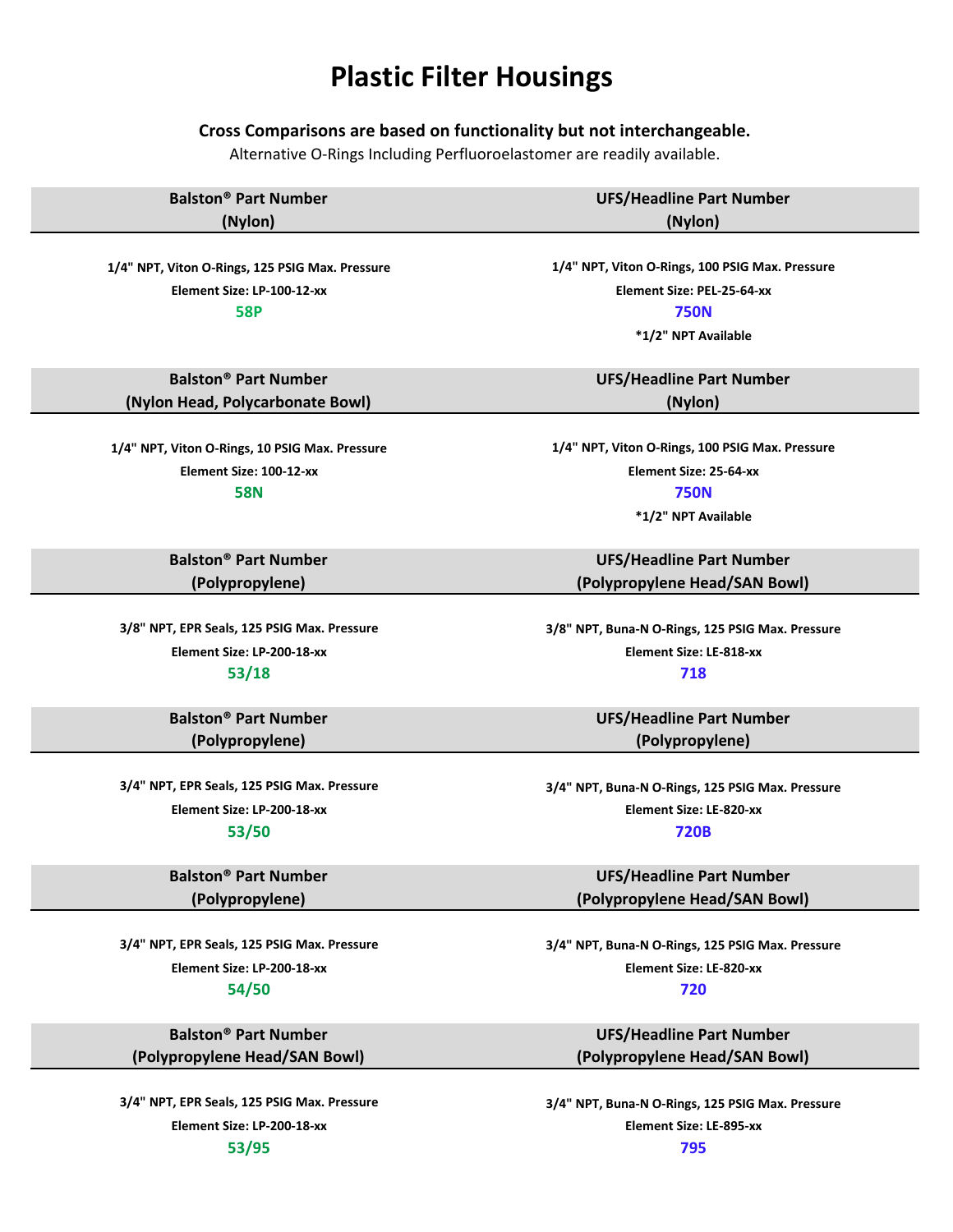# **Vacuum Pump Exhaust Filter Housings**

**Filter Housings are an equivalent with 100% Interchangeable Elements**

| <b>Balston<sup>®</sup> Part Number</b>           | <b>UFS/Headline Part Number</b>                  |
|--------------------------------------------------|--------------------------------------------------|
| (Max. Pressure: 30 PSI)                          | (Max. Pressure: 30 PSI)                          |
|                                                  |                                                  |
| Nylon Housing w/ Viton O-Rings                   | Anodized Aluminum w/ Buna-N O-Rings              |
| 9955-12-371H (1/2" NPT)                          | 420-50CS (1/2" NPT)                              |
| Steel Housings w/ Viton O-Rings                  | Anodized Aluminum w/ Buna-N O-Rings              |
| 18/18-371H (3/4" NPT)                            | 425-50CS (3/4" NPT)                              |
| AR-0316-371H (1" NPT)                            | 430-50CS (1" NPT)                                |
| AR-0335-371H (11/2" NPT)                         | 433-50CS (1 1/2" NPT)                            |
| AR-0735-371H (3" NPT)                            | 437-50CS (3" NPT)                                |
| AR-0780-371H (3" NPT)                            | 447-50CS (3" NPT)                                |
| AR-1680-371H (4" Flange)                         | 456-50CS (4" Flange)                             |
| <b>Stainless Steel Housings w/ Viton O-Rings</b> | <b>Stainless Steel Housings w/ Viton O-Rings</b> |
| CV-0112-371H (1/2" NPT)                          | 420S-50CS (1/2" NPT)                             |
| CV-0118-371H (3/4" NPT)                          | 425S-50CS (3/4" NPT)                             |
| ACV-0135-371H (1" NPT)                           | 430S-50CS (1" NPT)                               |
| ACV-0335-371H (11/2" NPT)                        | 433S-50CS (1 1/2" NPT)                           |
| ACV-0735-371H (3" NPT)                           | 437S-50CS (3" NPT)                               |
| ACV-0780-371H (3" NPT)                           | 447S-50CS (3" NPT)                               |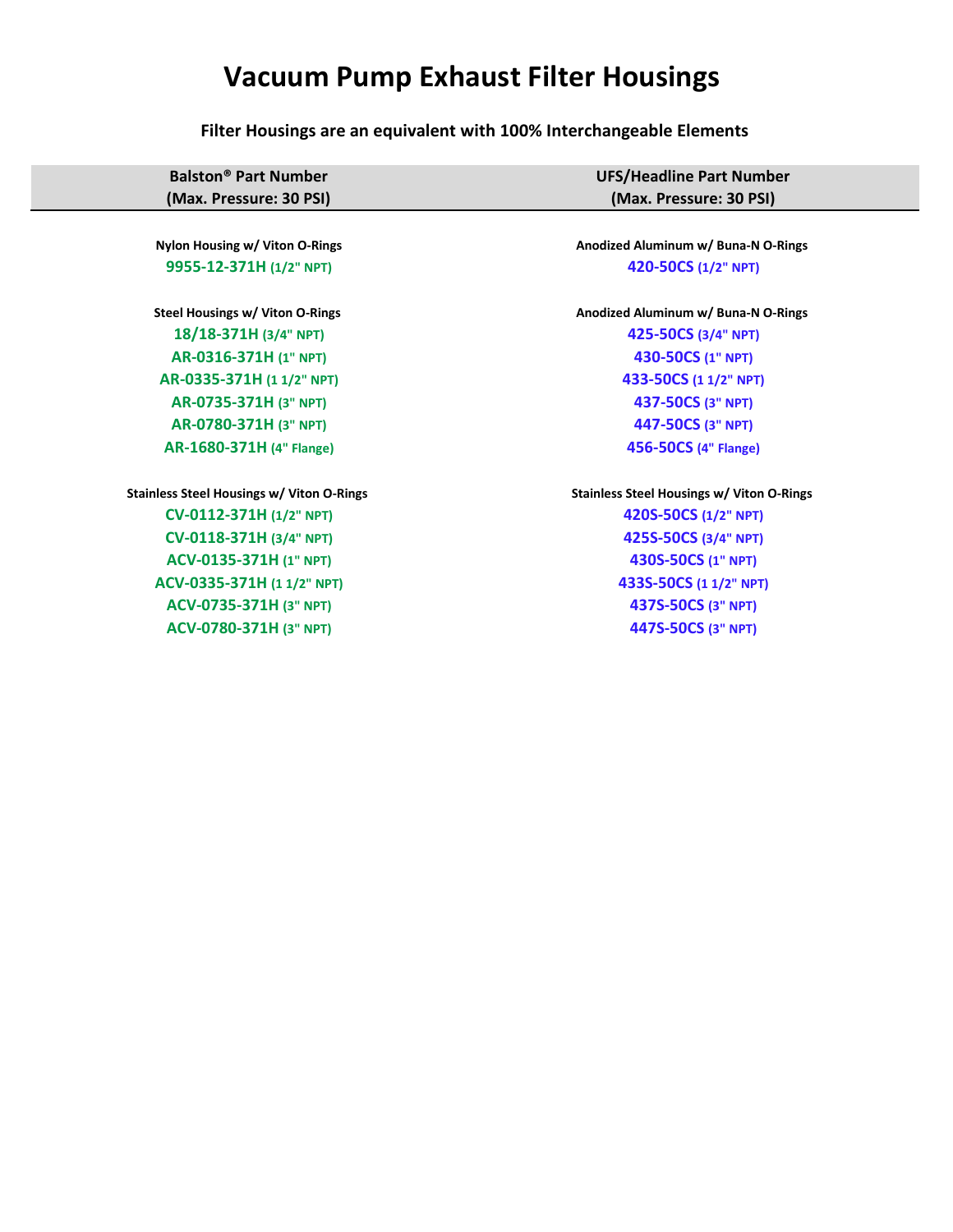## **Membrane Separators**

### **Membrane Separator housings are an alternative with 100% Interchangeable Membranes**

Other O-Rings including Perfluoroelastomer, EPDM, and Buna-N are readily available.

| <b>Balston 98 Series</b>               | <b>GMS100 Series (Mounting Bracket Available)</b> |
|----------------------------------------|---------------------------------------------------|
| <b>Balston<sup>®</sup> Part Number</b> | <b>UFS/Headline Part Number</b>                   |
| (1/4" NPT, Max. Pressure: 1000 PSI)    | (1/4" NPT, Max. Pressure: 1500 PSI)               |

**98-0 GMS100-1/4"-M1HG 98-2 GMS100-1/4"-M2HG**

**Balston® Part Number (1/4" NPT, Max. Pressure: 1000 PSI)**

Stainless Steel Housings w/ Viton O-Rings **Stainless Steel Housings w/ Viton O-Rings Stainless Steel Housings w/ Viton O-Rings** 

**Balston® Part Number (1/2" NPT, Max. Pressure: 425 PSI)**

Stainless Steel Housings w/ Viton O-Rings **Stainless Steel Housings w/ Viton O-Rings Stainless Steel Housings w/ Viton O-Rings** 

**Balston® Part Number (1/2" NPT, Max. Pressure: 100 PSI)**

**Balston® Part Number (1/2" NPT, Max. Pressure: 500 PSI)**

Stainless Steel Housings w/ Viton O-Rings **Stainless Steel Housings w/ Viton O-Rings Stainless Steel Housings w/ Viton O-Rings** 

Stainless Steel Housings w/ Viton O-Rings **Stainless Steel Housings w/ Viton O-Rings Stainless Steel Housings w/ Viton O-Rings** 

**Balston A98/11 Series GMS122 Series (Mounting Bracket Available) UFS/Headline Part Number (1/4" NPT, Max. Pressure: 1500 PSI)**

**A98/11-0 GMS122.M1HG A98/11-2 GMS122.M2HG**

**Balston A39/12 Series GMS132 Series (Mounting Bracket Available) UFS/Headline Part Number (1/2" NPT, Max. Pressure: 1500 PSI)**

**A39/ 12-0 GMS132.M1HG A39/ 12-2 GMS132.M2HG \*\*1/4" NPT Also Available**

**Balston A39/12G Series GMS138 Series (Mounting Bracket Available)**

**UFS/Headline Part Number (1/2" NPT, Max. Pressure: 100 PSI)**

Stainless Steel w/ Pyrex Housings w/ Viton O-Rings **Stainless Steel w/ Pyrex Housings w/ Viton O-Rings Stainless Steel w/ Pyrex Housings w/ Viton O-Rings A39/12G-B-O GMS138G.M1HG A39/12G-B-O GMS138G.M2HG**

**\*\*1/4" NPT Also Available**

**Balston A39/12G Series GMS205 Series (Mounting Bracket Included)**

**UFS/Headline Part Number (1/2" NPT, Max. Pressure: 1500 PSI)**

**A39/12G-B-O GMS205ST-1/2".M1HG 39-2 GMS205ST-1/2".M2HG \*\*1/4" NPT Also Available**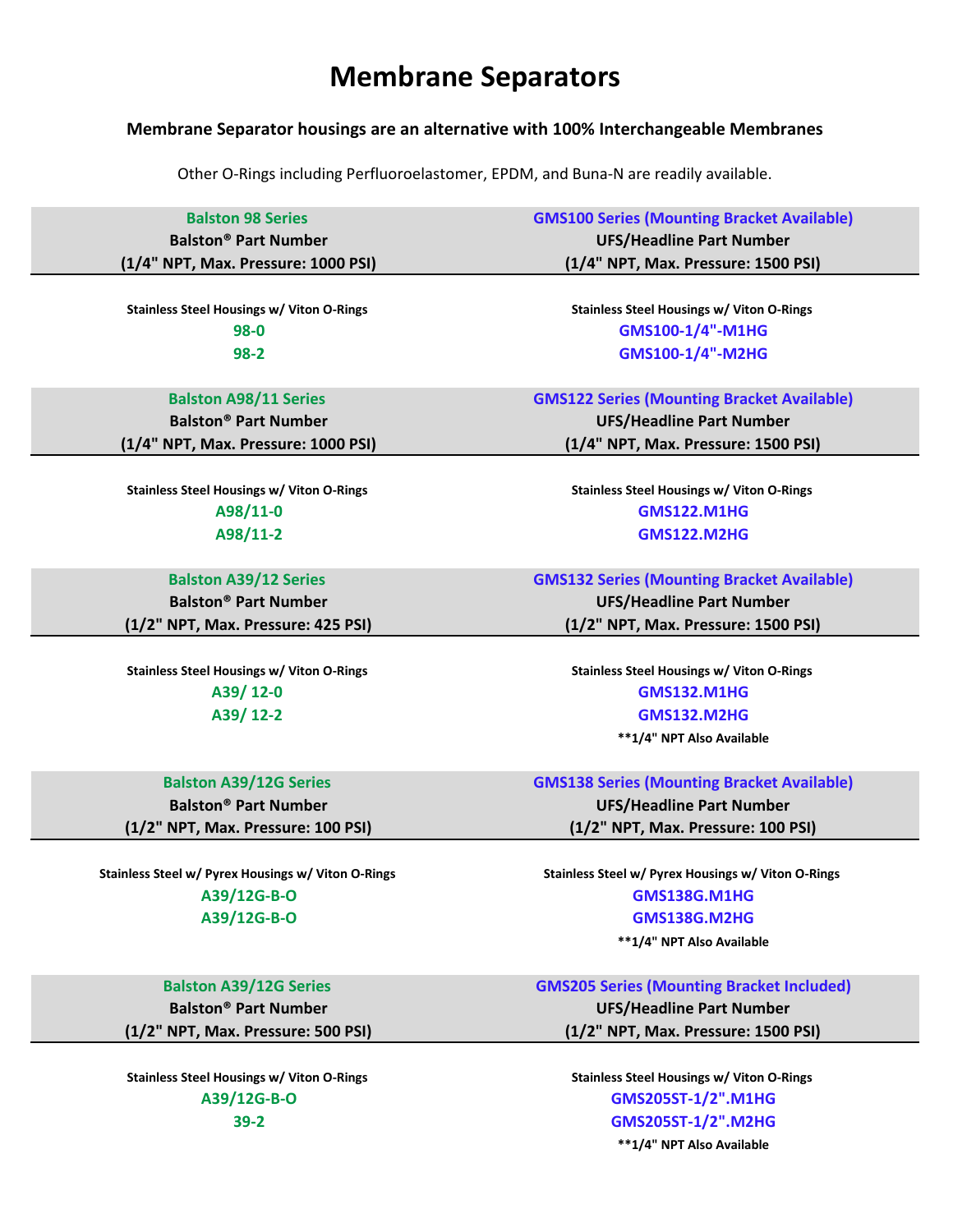### **Balston® and UFS/Headline Membrane kits are 100% compatible and interchangeable.**

Headline O-Rings and Membranes are bonded together for ease of use. Viton is the Standard w/ Perflouroelastomer available.

| <b>Balston<sup>®</sup> Part Number</b> | <b>UFS/Headline Part Number</b> |
|----------------------------------------|---------------------------------|
| (5 Piece Kit)                          | (5 Piece Kit)                   |

| For A98/11 Series                      | For GMS122 Series                          |
|----------------------------------------|--------------------------------------------|
| Membrane, Element, Viton O-Ring        | Membrane, Coalescing Element, Viton O-Ring |
| 98011                                  | <b>MT.33.M1HG/50C</b>                      |
| 98012                                  | <b>MT.33.M2HG/50C</b>                      |
| 98013                                  | <b>MT.33.M2HG/50C</b>                      |
| 98010                                  | <b>MT.33.M1HG/50C</b>                      |
| For A98/11 & 98-0 Series               | For GMS100 Series                          |
| <b>Membrane Only</b>                   | <b>Membrane, Viton O-Ring</b>              |
| 98002                                  | <b>MT.33.M1HG</b>                          |
| 98020                                  | <b>MT.33.M2HG</b>                          |
| <b>Element Only</b>                    | <b>Coalescing Element Only</b>             |
| 050-11-DQ                              | 12-57-70C                                  |
| 050-11-BQ                              | 12-57-50C                                  |
| For A38/11 & A39/12G                   | For GMS132 Series, & GMS138G Series        |
| <b>Membrane, Element, Viton O-Ring</b> | Membrane, Coalescing Element, Viton O-Ring |
| 39014                                  | <b>MT.61.M1HG/50C</b>                      |
| 39015                                  | MT.61.M2HG/50C                             |
|                                        | <b>For GMS205 Series</b>                   |
| <b>Membrane Only</b>                   | <b>Membrane, Viton O-Ring</b>              |
| 39002                                  | <b>MT.61.M1HG</b>                          |
| 39020                                  | <b>MT.61.M2HG</b>                          |
| <b>Element Only</b>                    | <b>Coalescing Element Only</b>             |
| 150-12-DQ                              | 38-64-70C                                  |
| 150-12-BQ                              | 38-64-50C                                  |
|                                        |                                            |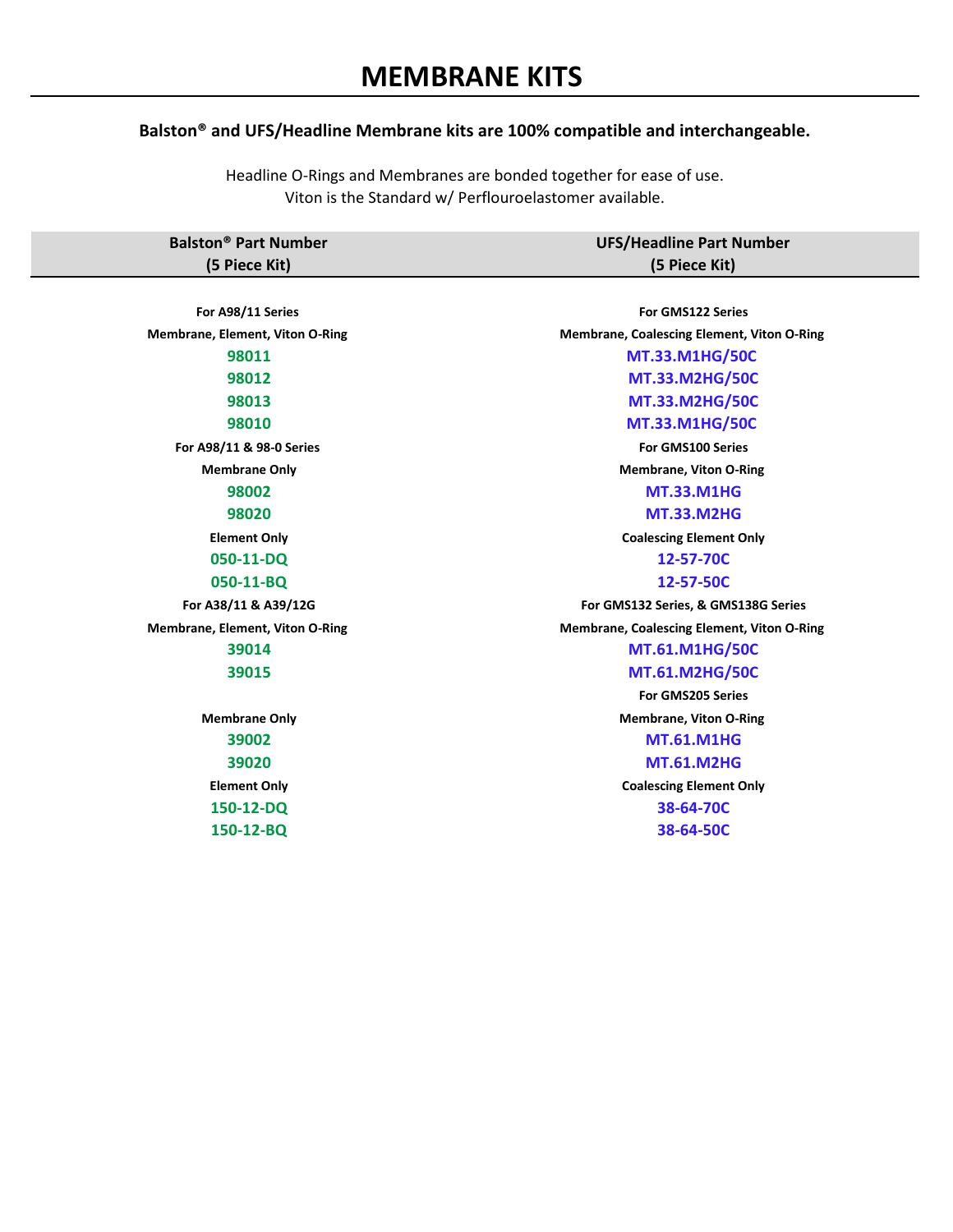## **Discontinued Balston® Part Numbers**

**Filter Housings are an alternative with 100% Interchangeable Elements**

**Balston® Part Number (Nylon Housing w/ Nylon Internals)**

**Balston® Part Number (Nylon Housing w/ Nylon Internals)**

**w/ Constant Bleed Drain w/ Constant Bleed Drain Element Size: 050-05-xx Element Size: 12-32-xx**

**Balston® Part Number (Aluminum w/ Nylon Internals)**

**Element Size: 050-05-xx Element Size: 12-32-xx**

**Balston® Part Number (Aluminum w/ Metal Internals)**

**1/2" NPT, Buna O-Rings, 250 PSIG Max. 1/2" NPT, Buna O-Rings, 500 PSIG Max. Element Size: 100-12-xx Element Size: 25-64-xx A912A-BX 365A-50C A912A-DX 365A-70C**

**UFS/Headline Part Number (Nylon Assembly w/ Nylon Internals)**

**1/4" NPT, Buna O-Rings, 150 PSIG Max. 1/4" NPT, Viton O-Rings, 100 PSIG Max. Element Size: 050-05-xx Element Size: 12-32-xx A944-BX 710N-50C A944-DX 710N-70C A944-000 710N-TRECC**

> **UFS/Headline Part Number (Nylon Assembly w/ Nylon Internals)**

**1/4" NPT, Buna O-Rings, 150 PSIG Max. 1/4" NPT, Viton O-Rings, 100 PSIG Max. A945-BX 710N-CBD-50C A945-DX 710N-CBD-70C** 

> **UFS/Headline Part Number (Anodized Aluminum w/ Nylon Internals)**

**1/4" NPT, Buna O-Rings, 250 PSIG Max. 1/4" NPT, Buna O-Rings, 500 PSIG Max. A94A-BX 315A-50C A94A-DX 315A-70C**

**Adsorption Cartridge Installed: CI-050-05-000 Adsorption Cartridge Installed: TRE-12-32-CC A94A-000 315A-TRECC**

> **UFS/Headline Part Number (Anodized Aluminum w/ Nylon Internals)**

**Adsorption Cartridge Installed: CI-100-12-000 Adsorption Cartridge Installed: 25-64-CC-TS, Metal Internals A912A-000 233A-1/2"-CC-TS**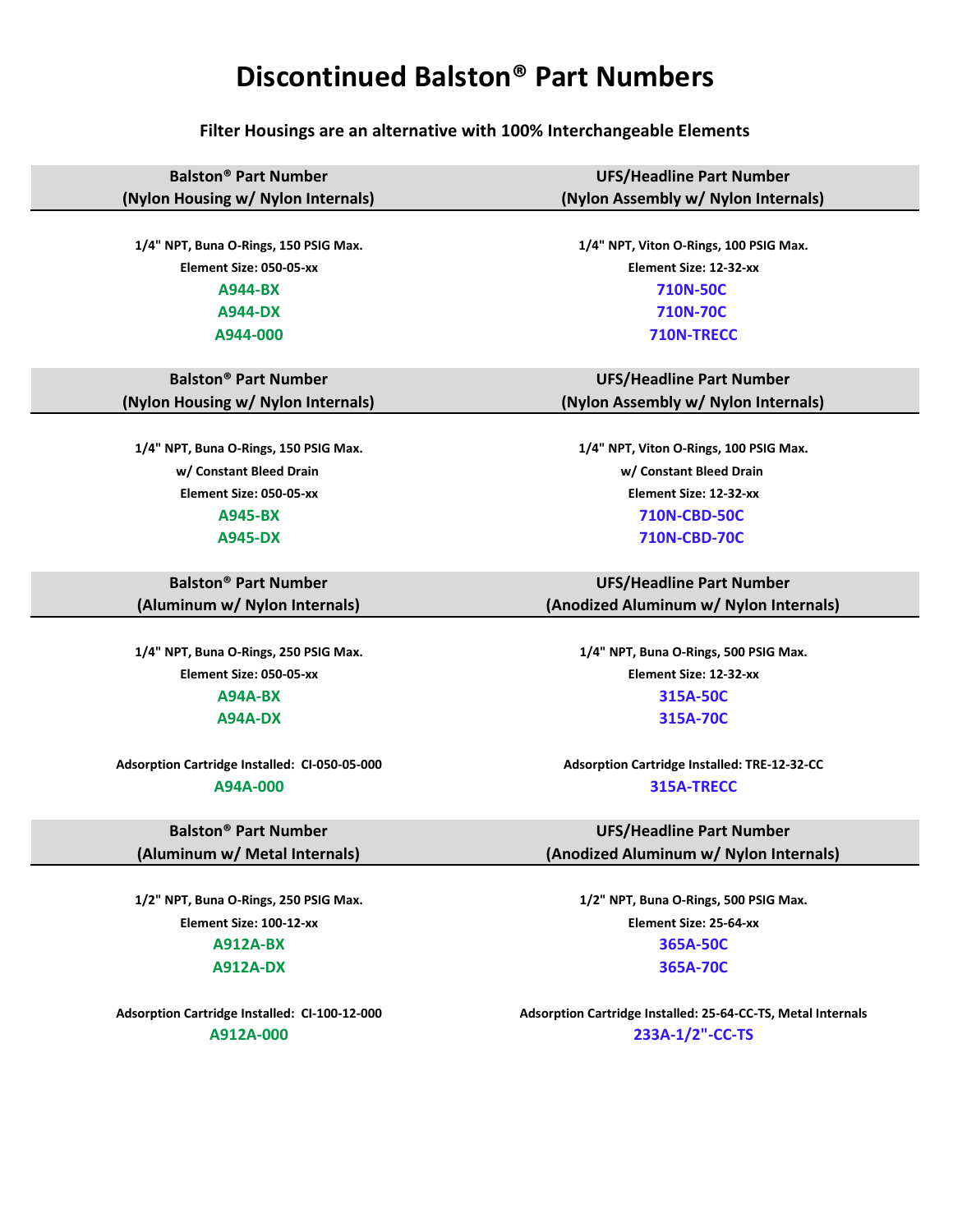### **Balston® Part Number (Aluminum Head, Nylon Bowl, & Metal Internals)**

**Balston® Part Number (Aluminum w/ Metal Internals)**

**1/2" NPT, Buna O-Rings, 250 PSIG Max. 1/2" NPT, Buna O-Rings, 250 PSIG Max. Element Size: 100-12-xx, Float Drain Installed Element Size: 25-64-xx, Float Drain Installed A913A-BX 365AF-50C**

**Balston® Part Number (Aluminum Head, Nylon Bowl, & Metal Internals)**

> **Element Size: 100-12-xx, Float Drain Installed Element Size: 25-64-xx, Float Drain Installed A913-BX 365F-50C A913-DX 365F-70C**

**Balston® Part Number (Aluminum w/ Metal Internals)**

**1/2" NPT, Buna O-Rings, 250 PSIG Max. 1/2" NPT, Buna O-Rings, 250 PSIG Max. Element Size: 100-18-xx, Float Drain & Indicator Installed Element Size: 25-127-xx, Float Drain & Indicator Installed**

**Balston® Part Number (Aluminum w/ Metal Internals)**

**1/2" NPT, Buna O-Rings, 250 PSIG Max. 1/2" NPT, Buna O-Rings, 500 PSIG Max. Adsorption Cartridge Installed: CI-100-25-000 Adsorption Cartridge Installed: 25-178-CC-TS**

**Balston® Part Number (Aluminum Head, Steel Bowl, & Steel Internals)**

**Internals)**

**1/2" NPT, Buna O-Rings, 150 PSIG Max. 1/2" NPT, Buna O-Rings, 150 PSIG Max. Element Size: 100-12-xx Element Size: 25-64-xx A912-BX 365-50C A912-DX 365-70C**

**Adsorption Cartridge Installed: CI-100-12-000 Adsorption Cartridge Installed: 25-64-CC-TS, Metal Internals A912-000 233-1/2"-CC-TS**

> **UFS/Headline Part Number (Anodized Aluminum w/ Nylon Internals)**

**A913A-DX 365AF-70C**

**UFS/Headline Part Number**

**(Anodized Aluminum Head, Polycarbonate Bowl & Nylon Internals)**

**1/2" NPT, Buna O-Rings, 250 PSIG Max. 1/2" NPT, Buna O-Rings, 250 PSIG Max.**

**UFS/Headline Part Number (Anodized Aluminum w/ Nylon Internals)**

**A915A-BX 375AFI-50C A915A-DX 375AFI-50C**

> **UFS/Headline Part Number (Anodized Aluminum w/ Metal Internals)**

**A917A-000 253A-1/2"-CC-TS**

**UFS/Headline Part Number (Anodized Aluminum w/ Nylon Internals)**

**3/4" NPT, Buna O-Rings, 250 PSIG Max. 3/4" NPT, Buna O-Rings, 250 PSIG Max. Element Size: 150-19-xx, Float Drain & Indicator Installed Element Size: TRE38-152-xx, Float Drain & Indicator Installed A963-BX 380AHPFVDI-50CS A963-DX 380AHPFVDI-70CS**